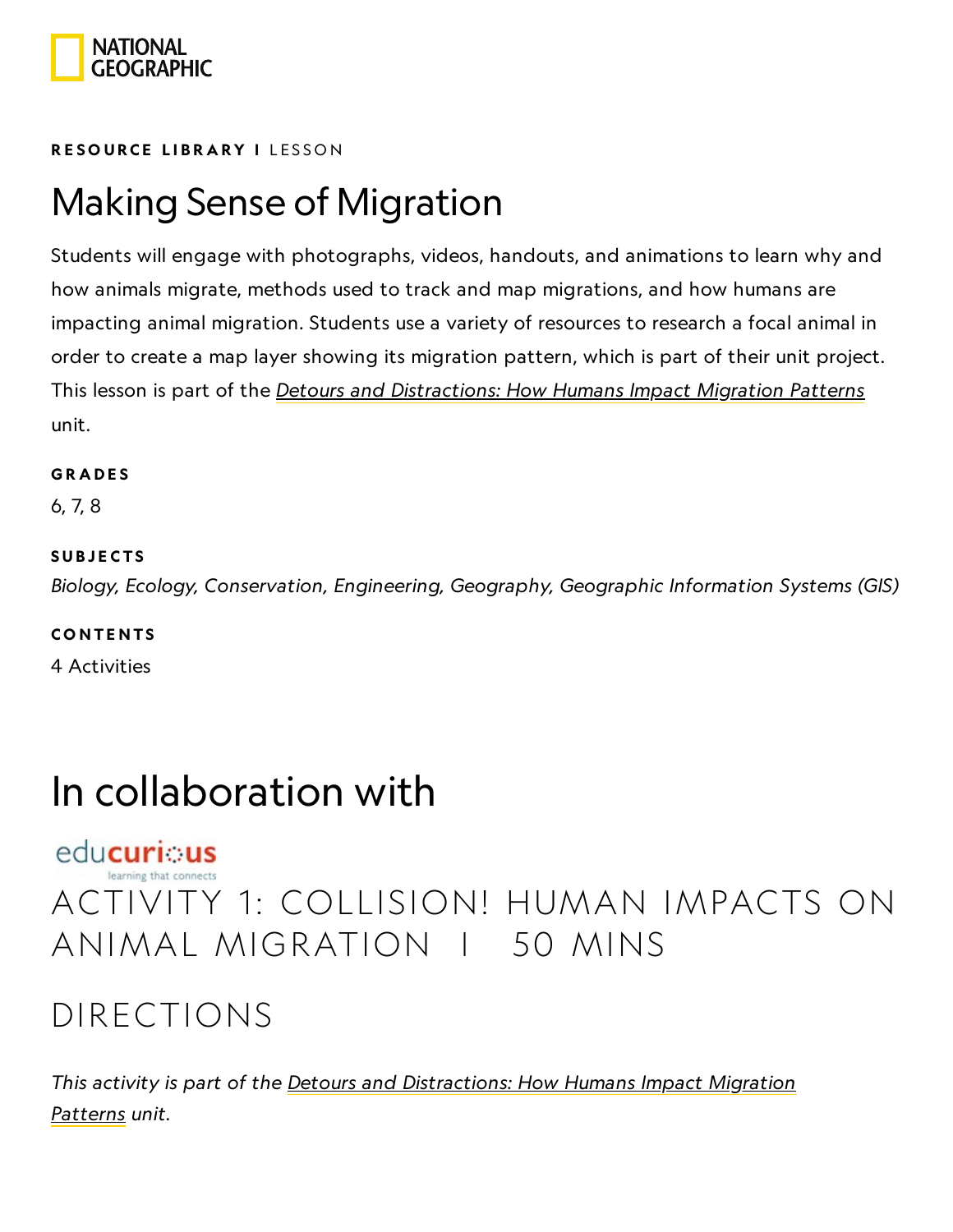#### I. Spark student interest in animal migration by teasing the Human Impacts Photo Gallery.

- Place the images from the *Human [Impacts](https://media.nationalgeographic.org/assets/file/HumanImpactGallery.pdf) Photo Gallery* around the perimeter of the classroom.
- Ask students to look at the images, then elicit their ideas about what they think the topic of discussion is, based on these photos.
- Establish that the topic is animal migration, and elicit students' background knowledge. Ask:
	- What is animal migration?
	- Why do you think animals need to migrate?
	- What animals do you know that migrate?
	- What problems do you think migrating animals could encounter?
- To confirm and extend students' prior knowledge, project and read aloud the *[Migration](https://www.nationalgeographic.org/encyclopedia/migration/)* encyclopedic entry.

#### 2. Highlight how wind turbines impact animal migration.

- Project the photograph of the wind turbine from the Human Impacts Photo Gallery for students to see. Hide the image caption.
- Have students think-pair-share to discuss how wind turbines could be impacting animal migration and to discuss their responses to the image.
- Ask the class:
	- Why are wind turbines important? (Possible responses: They provide a cost-effective, clean, sustainable source of energy.)
	- How can wind turbines be deadly? (Possible responses: Turbines can kill migrating birds, bats, and insects, as well as animals on the ground).
- To build on students' responses, reveal the image caption for all students to see, and read aloud.

#### 3. Allow students to explore the Human Impacts Photo Gallery.

• Direct students' attention again to the Human Impacts Photo Gallery hanging around the classroom. Emphasize that students' perspectives about the photos will likely change or expand over the course of the unit.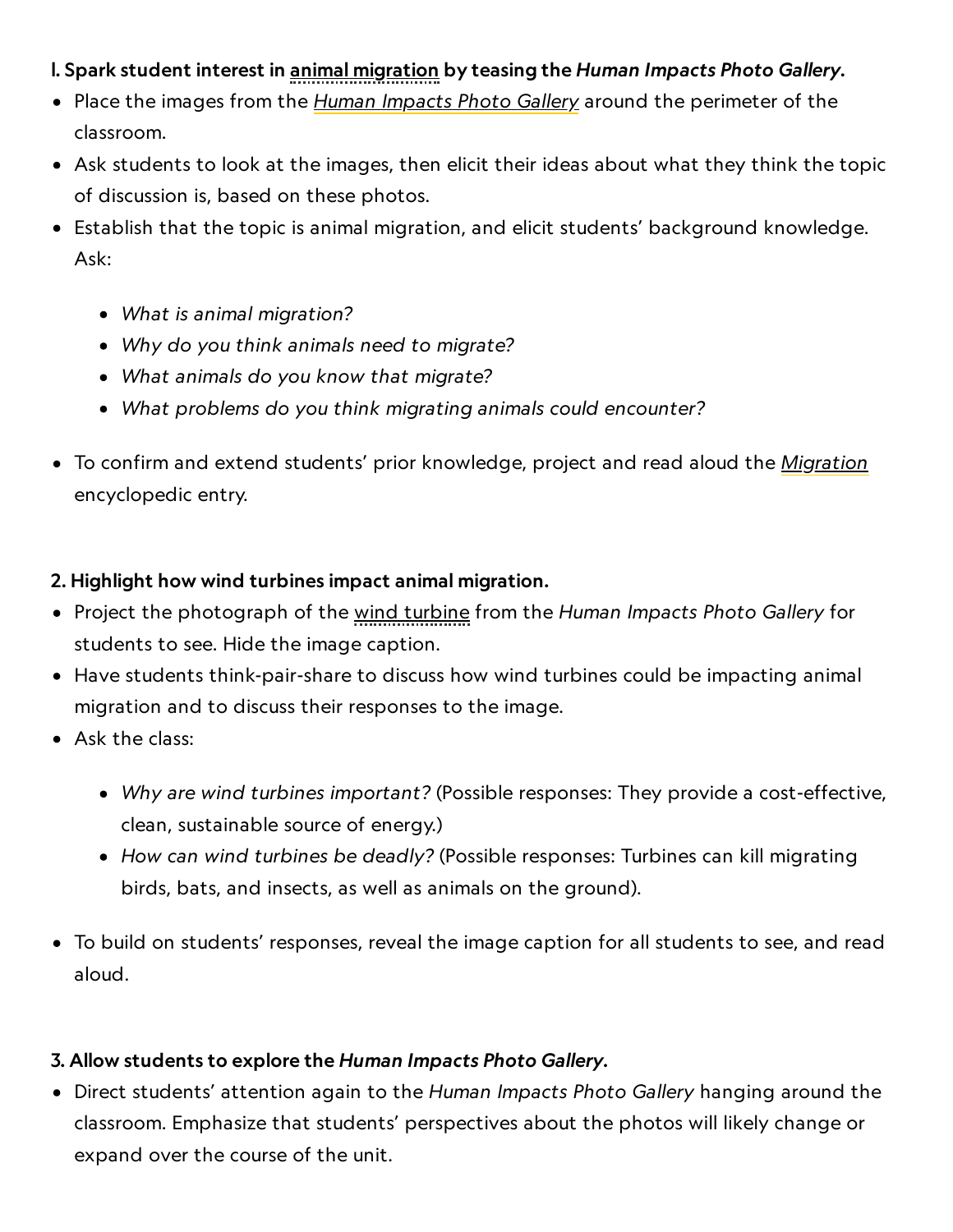- Distribute a supply of two different colors of sticky notes to each student. Mention to students that the completed sticky notes will be kept and reused later in the unit.
- Explain the activity:
	- Sticky note color number one: Students will examine each photograph in the gallery walk and answer the following question on their sticky note: What is depicted in the photograph (e.g., highway) and how might it impact a migrating animal? They should stick their note on the wall next to the photograph.
	- Sticky note color number two: Next, direct students to revisit the gallery walk and read the captions on the underside of the photographs. On this sticky note, students should record their responses to the images after reading the captions. Again, students should stick their notes on the wall next to the photograph.
- Bring students back together as a class and invite volunteers to share their ideas and feelings about each photograph.
- $\bullet$  Keep the sticky notes associated with their respective image, as they will be reused later in the unit.

#### 4. Introduce the Detours and Distractions: How Humans Impact Migration Patterns unit project and complete a class Know & Need to Know chart.

- Drawing on the gallery walk and students' reactions to the images, elicit student responses to the unit driving question: How can we help solve the problems faced by animals on the move?
	- After a few volunteers have shared, introduce students to the unit project: Student groups will create a multilayered paper map that shows a particular animal's migration pattern, how its migration is impacted by humans, ecosystem effects of migration, and recommended solutions to mitigate human impacts on migration. Explain that students will also present an argument supported by empirical evidence to convince stakeholders to implement recommended solutions.
- Encourage students to pair up and explain to each other what they need to do to have a successful unit project.
- As a class, create a Know & Need to Know chart based on students' understanding and questions about the unit. This will develop a sense of ownership and help guide student work over the course of the unit.
- Use the process below to elicit students' ideas and questions related to the unit, which can be revisited over time. Record students' responses and display them in the classroom.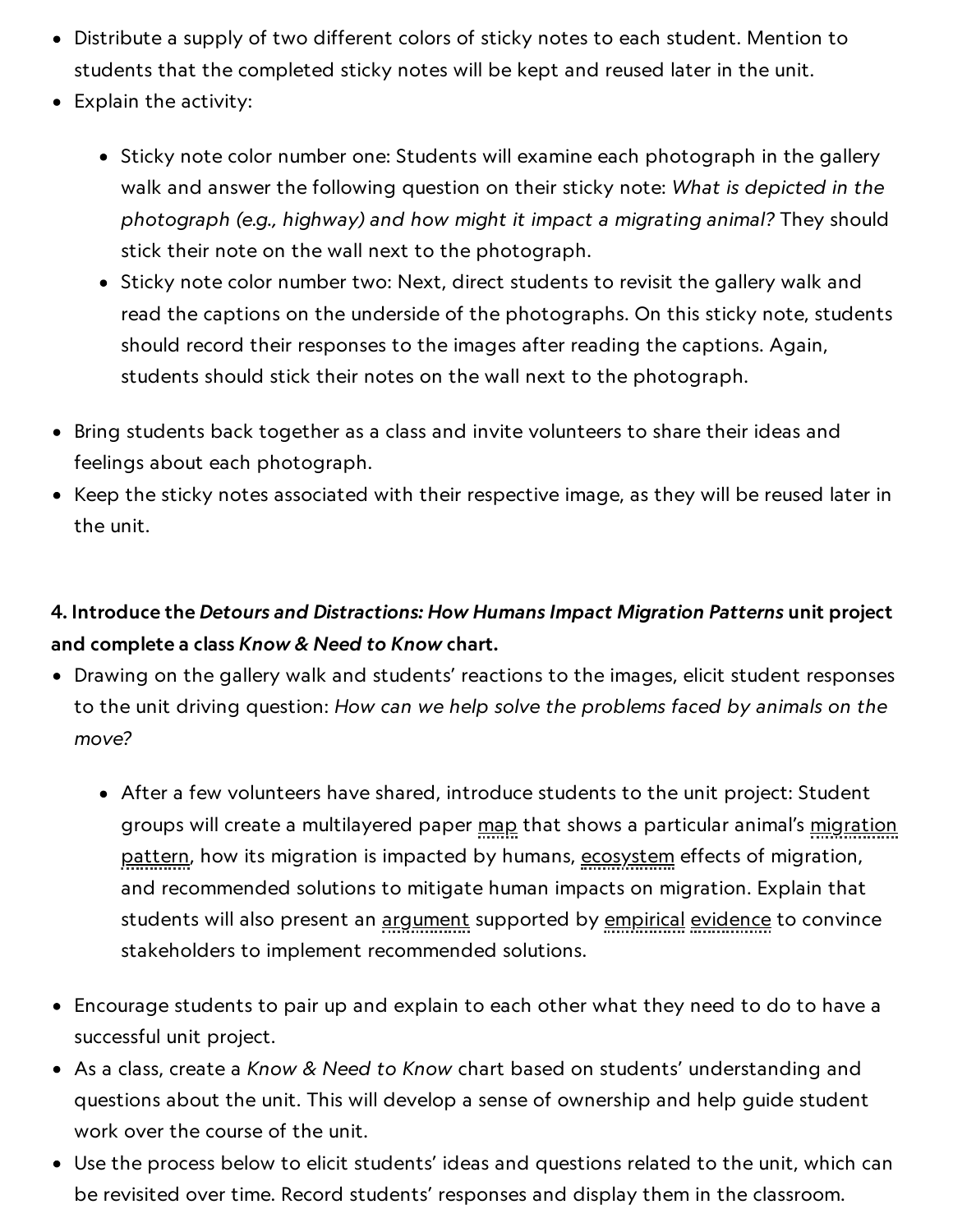- Ask students to discuss the following questions with a partner and then share their responses with the class:
	- What do we already know about animal migration and how humans impact it?
	- What do we need to know about animal migration in order to create a map that shows how humans impact animal migration?

#### 5. Discuss opportunities for further action.

- Consider ideas for students to take additional action after the unit concludes to continue momentum toward helping end negative human impacts on animal migration and extend the impacts of their project work into the local or global community. Ideas for further action include:
	- Identify local migratory organisms. Create a backyard "pit stop" for the most vulnerable organisms, such as a bat box or specific native flowering plants.
	- Author a class letter to Congress, local government, or a local business to encourage an animal migration solution (e.g., building a wildlife crossing bridge, installing a culvert). Students can submit copies of their maps and presentations as evidence.
	- Download the <u>Animal [Tracker](https://www.orn.mpg.de/animal_tracker) app</u> or <u>[eBird](https://ebird.org/home) app</u> and follow and add to scientific knowledge about migrating animals through student citizen science field work.

### Tip

Step 1: Hang the Human Impacts Photo Gallery photographs around the room a few days before you launch the activity to build interest in the unit.

## Tip

Step 3: Hang each photo from the Human Impacts Photo Gallery on a larger sheet of paper so that the sticky notes can be stuck on the larger paper for easier access later.

## Modification

Step 3: If space is limited, show the photos to the class as a slideshow and have students record and share their responses on paper or digital devices.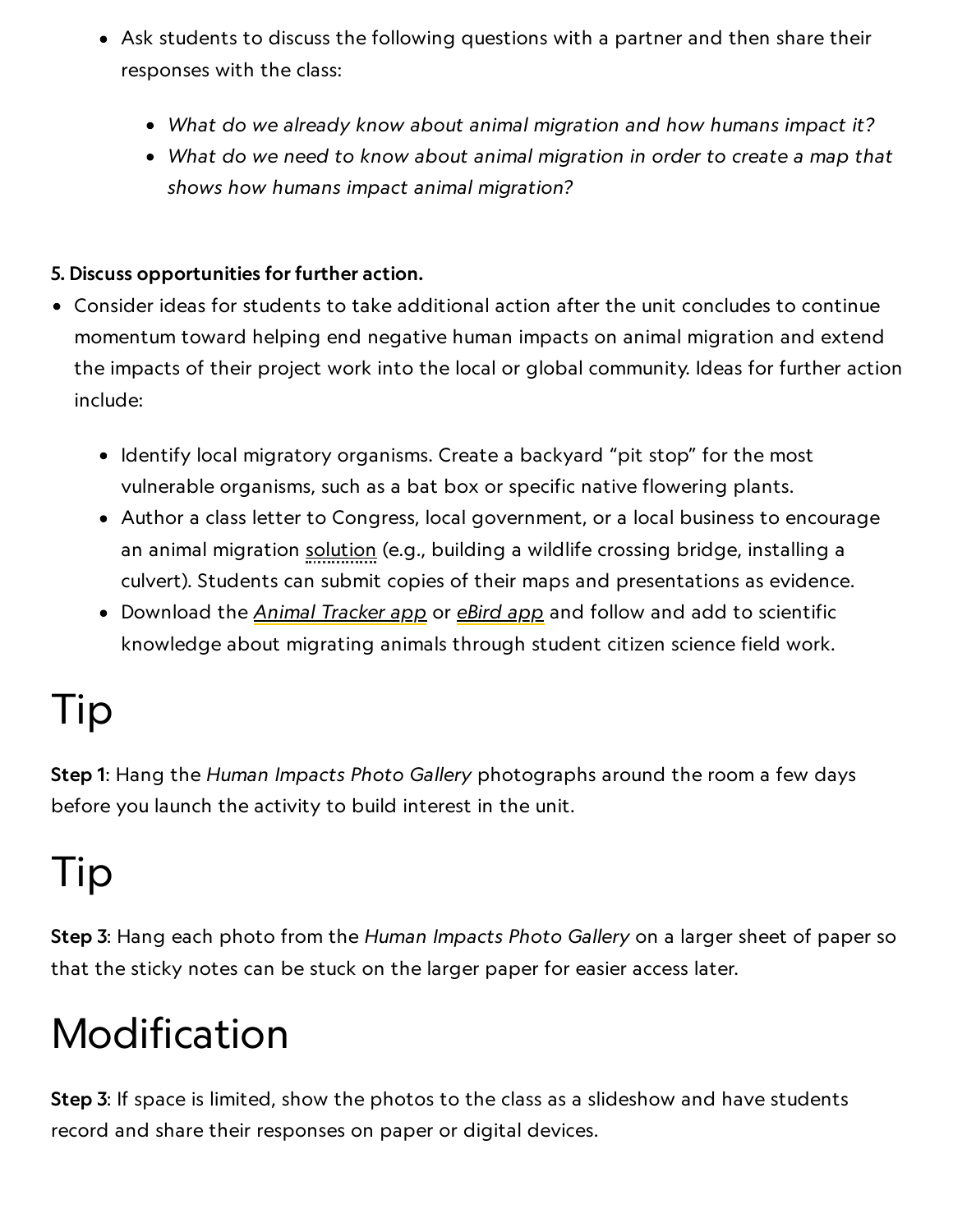# Modification

Step 3: Instead of different colored sticky notes, students could also use colored pencils to respond to the different prompts.

# Tip

Step 3: You may also choose to keep the Human Impacts Photo Gallery hanging throughout the duration of the [unit; students](https://www.nationalgeographic.org/activity/exploring-solutions-human-impacts-animal-migration/) will revisit these images in Lesson 3 during the *Exploring* Solutions to Human Impacts on Animal Migration activity.

# Tip

Step 4: To learn more about facilitating a Know & Need to Know chart in project-based learning, this **PBL [Works](http://www.pblworks.org/blog/using-need-know-list-planning-assessment-tool)** blog provides explanations and examples.

# Tip

Step 4: You can also record the Know & Need to Know chart with interactive tools or on a place easily accessible online.

### Informal Assessment

Use students' answers from the various class and partner discussions, as well as their responses during the gallery walk and Know & Need to Know chart, to assess initial understanding of human impacts on animal migration.

## Extending the Learning

- Find a story or fact about a migratory animal in a newspaper, magazine, or on the news. Students can bring these into the next class or share them through a private class online discussion board.
- Visit a local zoo, aquarium, or conservation center. This provides opportunities for students to see animals they might study, as well as add to their knowledge about animal migration and the need for conservation.
- Have students free-write in response to one of the photographs or a new photograph.
- Have students find their own photographs that showcase animal migration at the intersection of human activity.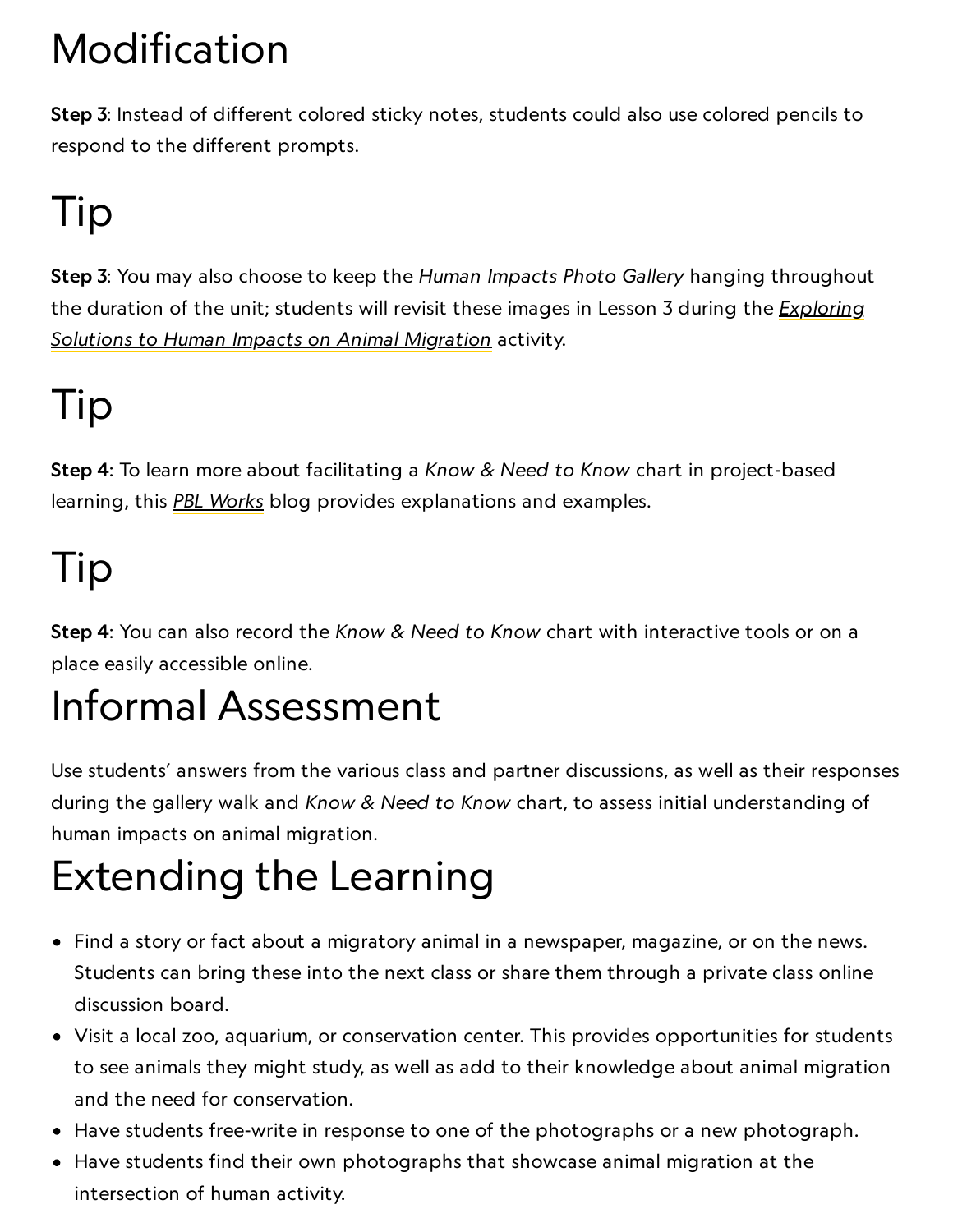Visit a local art museum. Prompt students to look for representations of animals, human interactions, or impacts on animal migrations.

### OBJECTIVES

### Subjects & Disciplines

#### Biology

- [Ecology](http://education.nationalgeographic.com/education/encyclopedia/ecology/?ar_a=1)
- Conservation
- **•** Engineering Geography

### Learning Objectives

Students will:

- Explain their thinking about why human activity can harm animal migration.
- Explain to someone else what they need to do to create a successful unit project.
- Identify some things they know and some things they need to know about animal migration and how humans impact it.

## Teaching Approach

• Project-based learning

## Teaching Methods

- **•** Brainstorming
- Discussions
- Multimedia instruction

## Skills Summary

This activity targets the following skills: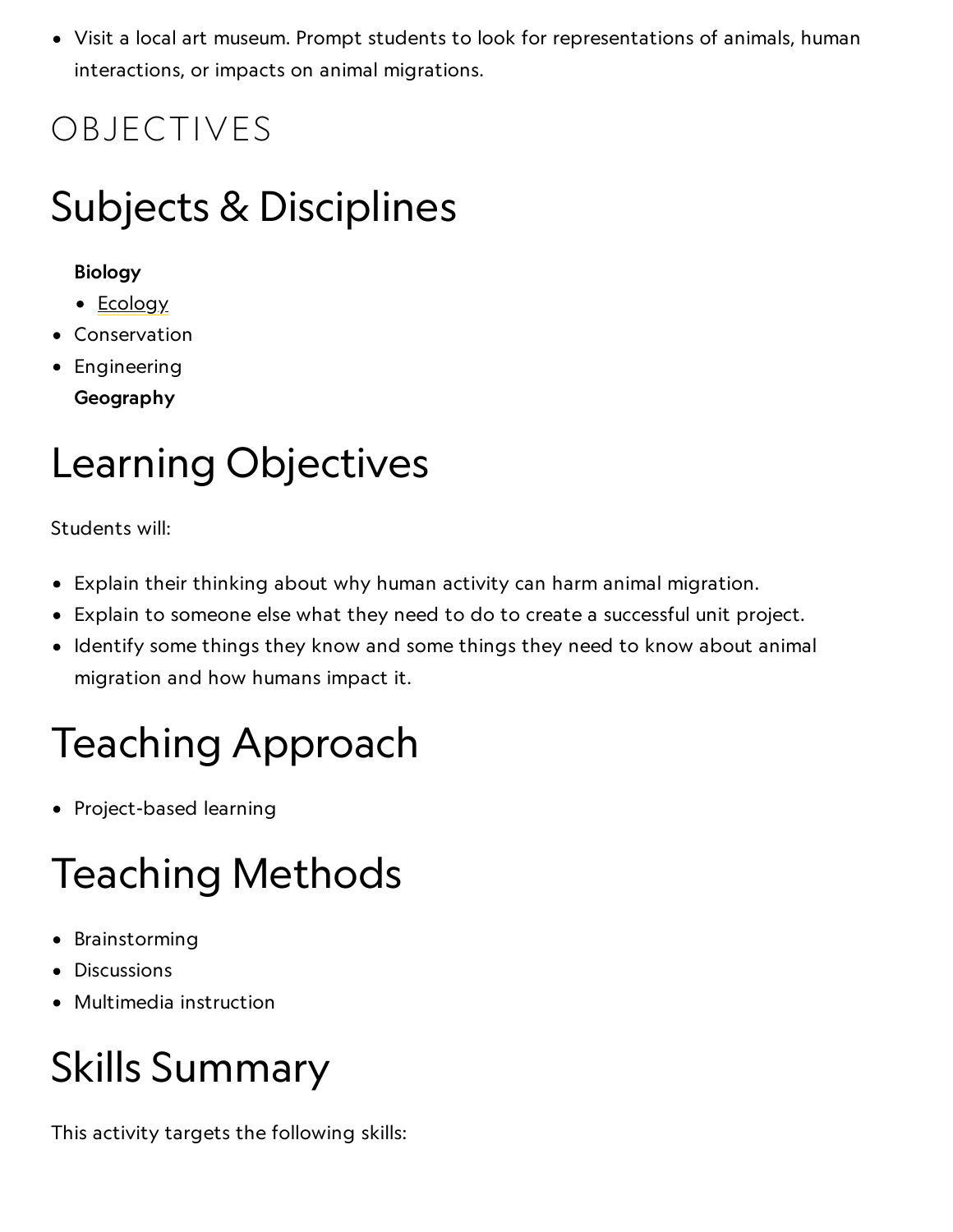- 21st Century Student Outcomes
	- Learning and Innovation Skills
		- Critical [Thinking](http://www.p21.org/index.php?option=com_content&task=view&id=260&Itemid=120) and Problem Solving
- 21st Century Themes
	- Global [Awareness](http://www.p21.org/index.php?option=com_content&task=view&id=256&Itemid=120)
- Critical Thinking Skills
	- Understanding
- Science and Engineering Practices
	- Obtaining, evaluating, and communicating information

## National Standards, Principles, and Practices

#### COMMON CORE STATE STANDARDS FOR ENGLISH LANGUAGE ARTS & L ITERACY

#### • [CCSS.ELA-LITERACY.SL.7.1:](http://www.corestandards.org/ELA-Literacy/SL/7/1/)

Engage effectively in a range of collaborative discussions (one-on-one, in groups, and teacherled) with diverse partners on Grade 7 topics, texts, and issues, building on others' ideas and expressing their own clearly.

#### NEXT GENERATION SCIENCE STANDARDS

#### • [Crosscutting](http://www.nap.edu/openbook.php?record_id=13165&page=85) Concept 1:

Patterns

• [Crosscutting](http://www.nap.edu/openbook.php?record_id=13165&page=87) Concept 2:

Cause and effect: Mechanism and prediction

#### • [Crosscutting](http://www.nap.edu/read/13165/chapter/8#97) Concept 7:

Stability and change

#### • MS. Ecosystems: [Interactions,](http://www.nextgenscience.org/ms-ls2-4-ecosystems-interactions-energy-and-dynamics) Energy, and Dynamics:

MS-LS2-4. Construct an argument supported by empirical evidence that changes to physical or biological components of an ecosystem affect populations.

#### • Performance [Expectations:](https://www.nextgenscience.org/pe/ms-ls2-2-ecosystems-interactions-energy-and-dynamics) MS-LS2-2:

MS-LS2-2: Construct an explanation that predicts patterns of interactions among organisms across multiple ecosystems.

#### • Science and [Engineering](http://www.nap.edu/openbook.php?record_id=13165&page=54) Practice 1:

Asking questions and defining problems

• Science and [Engineering](http://www.nap.edu/openbook.php?record_id=13165&page=67) Practice 6: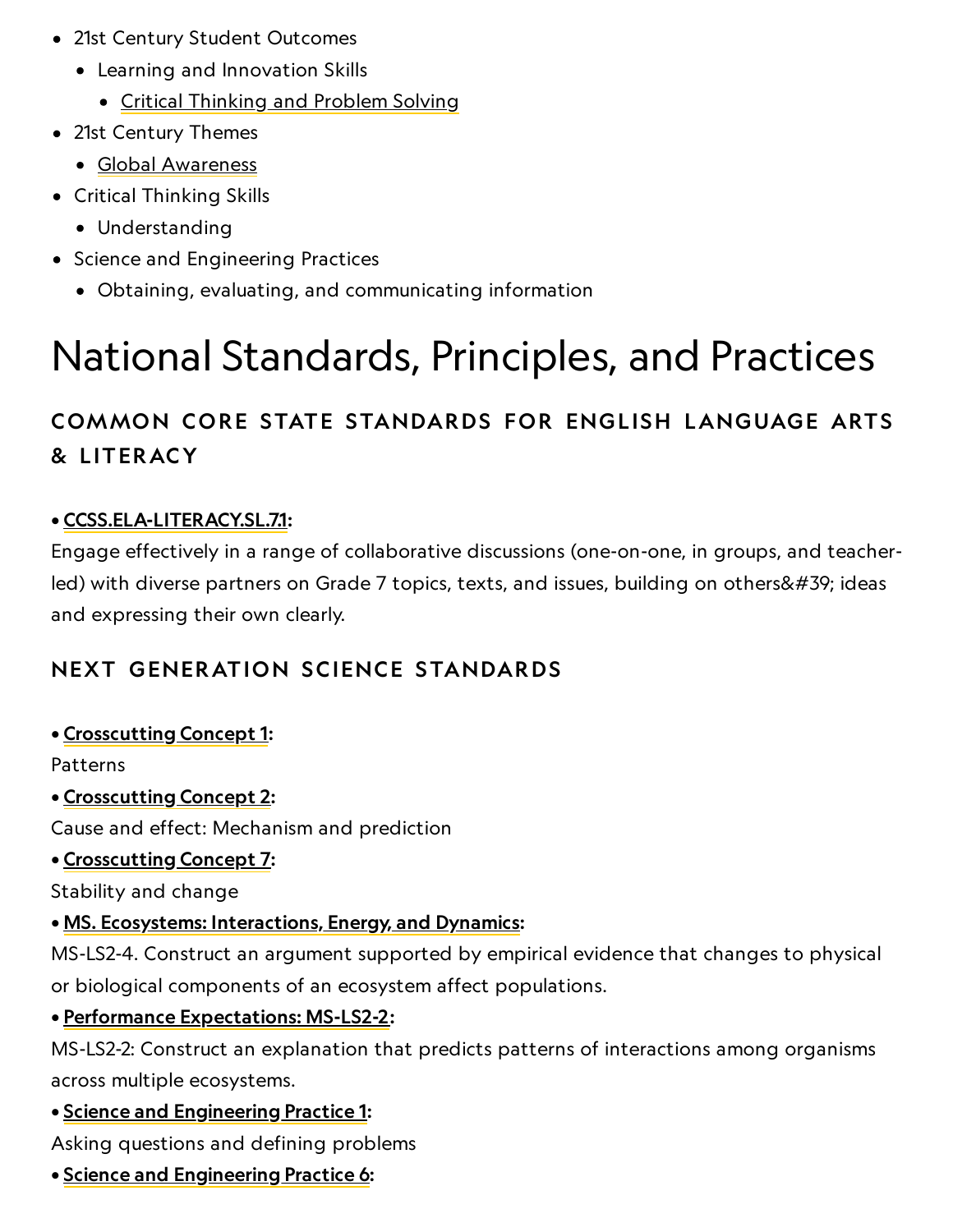Constructing explanations and designing solutions

• Science and [Engineering](http://www.nap.edu/openbook.php?record_id=13165&page=74) Practice 8:

Obtaining, evaluating, and communicating information

#### Preparation

### BACKGROUND & VOCABULARY

### Background Information

Animal migration is a pattern of behavior in which animals travel from one habitat to another in search of food, better conditions, or reproductive needs. Many different animal species migrate, and there are many different types of migration. Some are well-known like the monarch butterfly or the Arctic tern, which travel across countries, while others are lesser known, like plankton that migrate up the water column during the night, and down during the day.

Animal migration is an important component of many ecosystems, and migratory animals contribute to human economies, such as recreation, hunting, and tourism, in addition to having cultural and intrinsic value. Unfortunately, human infrastructure and behavior have altered animal migration patterns. From building roads that act as barriers to wildlife crossings, to constructing wind farms that create hazards for birds, bats, and insects, to causing climate change that renders ecosystems uninhabitable for many native organisms, humans are impacting animal migration.

### Prior Knowledge

### $\mathsf{I}$ Recommended Prior Activities

• None

### Vocabulary

Term

Part of Speech

Definition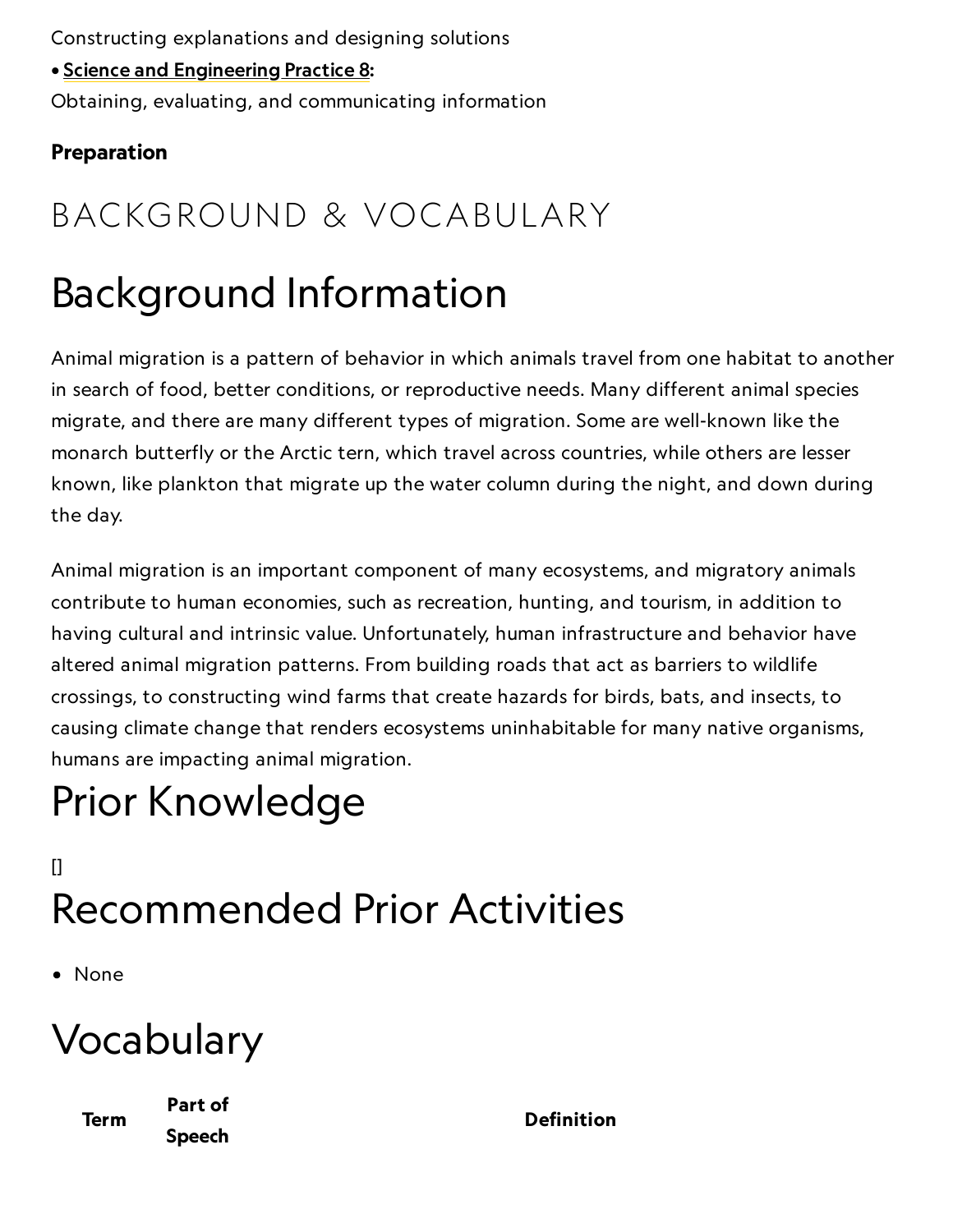| <b>Term</b>          | Part of<br><b>Speech</b> | <b>Definition</b>                                                                                                                                        |
|----------------------|--------------------------|----------------------------------------------------------------------------------------------------------------------------------------------------------|
| animal<br>migration  | noun                     | process where a community of animals leaves a habitat for part of the<br>year or part of their lives, and moves to habitats that are more<br>hospitable. |
| argument             | noun                     | reason or set of reasons given with the aim of persuading others that an<br>action or idea is right or wrong.                                            |
| detour               | noun                     | unplanned or temporary path.                                                                                                                             |
| ecosystem noun       |                          | community and interactions of living and nonliving things in an area.                                                                                    |
| empirical            |                          | adjectiveable to be proved with evidence or experience.                                                                                                  |
| evidence             | noun                     | data that can be measured, observed, examined, and analyzed to<br>support a conclusion.                                                                  |
| impact               | verb                     | to influence or have an effect on something.                                                                                                             |
| key                  | noun                     | an explanation of symbols and abbreviations used on a map, also known<br>as a legend.                                                                    |
| map                  | noun                     | symbolic representation of selected characteristics of a place, usually<br>drawn on a flat surface.                                                      |
| map layer            | noun                     | part of a map representing specific features of a place.                                                                                                 |
| migration<br>pattern | noun                     | predictable movements, in time and space, of a group of animals or<br>people.                                                                            |
| migration<br>route   | noun                     | path followed by birds or other animals that migrate regularly.                                                                                          |
| solution             | noun                     | an answer to a problem.                                                                                                                                  |
| species              | noun                     | group of similar organisms that can reproduce with each other.                                                                                           |
| stakeholdernoun      |                          | person or organization that has an interest or investment in a place,<br>situation, or company.                                                          |
| wind<br>turbine      | noun                     | machine that produces power using the motion of wind to turn blades.                                                                                     |
|                      |                          | ACTIVITY 2: WHY AND HOW ANIMALS                                                                                                                          |
| MIGRATE I            |                          | 50 MINS                                                                                                                                                  |

### DIRECTIONS

This activity is part of the Detours and [Distractions: How](https://www.nationalgeographic.org/unit/detours-and-distractions/) Humans Impact Migration Patterns unit.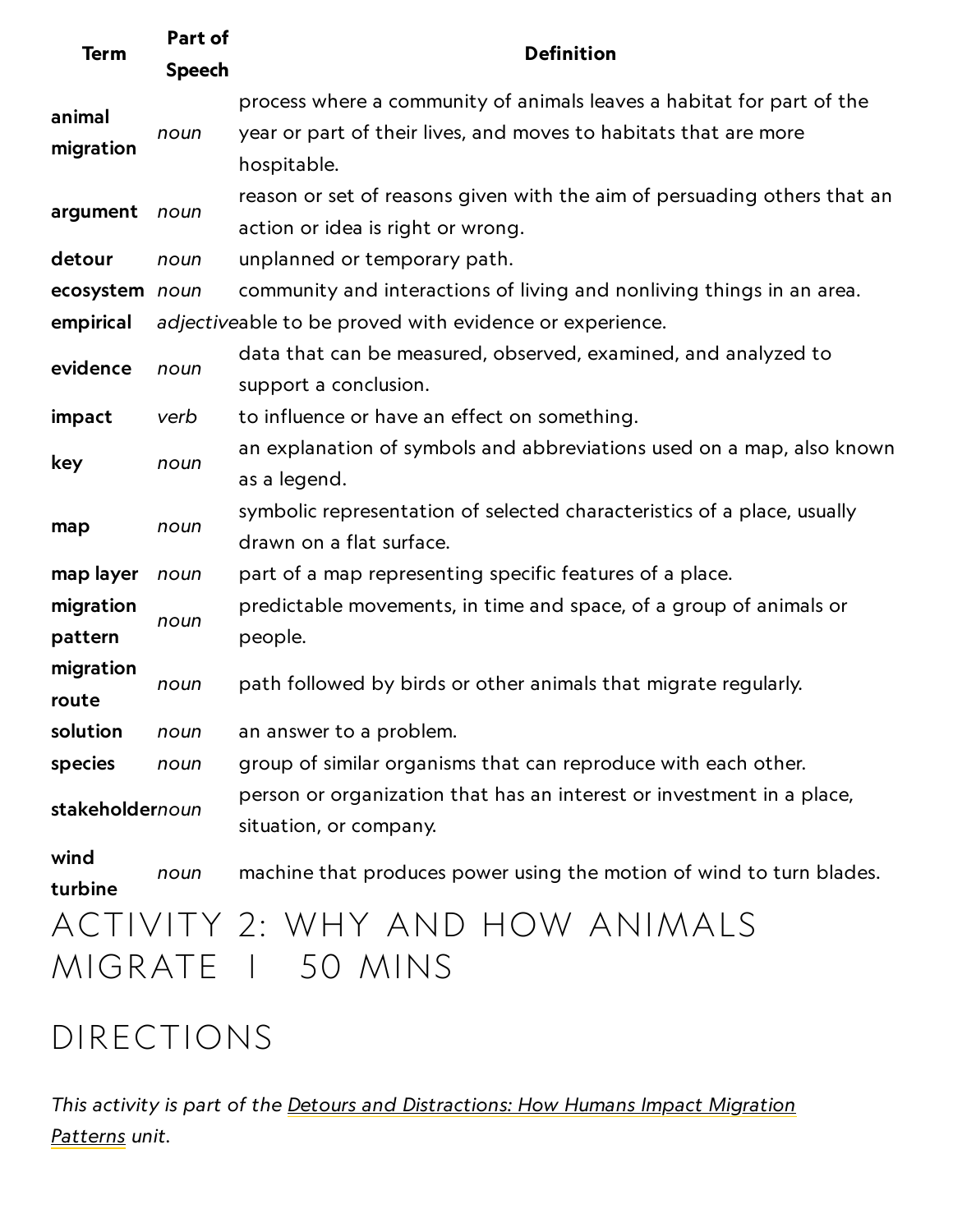I. Build on students' existing knowledge of animal migration by watching six short video clips and completing an accompanying handout.

- Distribute the *[Migration](https://media.nationalgeographic.org/assets/file/MigrationCues.pdf) Cues* handout to each student.
- Read the directions aloud and allow students time to read the handout and ask any questions.
- Encourage students to complete the handout as they watch these six short video clips from Great Migrations:
	- Wildebeest Migration
	- Red Crab Mothers
	- Red Crab Eggs
	- Sperm Whale Migration
	- Monarch Migration
	- Plankton Light Show
- Allow additional time to complete the handout.
- After the video clips, invite volunteers to share their answers with the class. Supplement their responses with the answers from the *[Migration](https://media.nationalgeographic.org/assets/file/MigrationCuesAnswerKey.pdf) Cues Answer Key* and with additional questions to prompt student thinking, such as:
	- Do the animals all use the same cues to trigger their migration? Explain. (Possible responses: No. They use different combinations of internal and external cues, depending on their environments and what they have to do to meet their survival needs: air, water, food, and the ability to reproduce, as well as environmental conditions such as day length and temperature.)
	- Why do you think more than one thing triggers migration? (Possible responses: Animals that migrate are not able to get all their survival needs met by staying in one location, and may need to move to find suitable conditions for breeding or nesting. Animals are diverse and have evolved with varying capabilities to survive, have different senses and modes of locomotion, and different needs.)
- Collect the Migration Cues handout upon completion or at the end of the activity.

#### 2. Introduce different migration methods through the What Do You Know About Migration Methods? handout.

• Distribute the What Do You Know About Migration [Methods?](https://media.nationalgeographic.org/assets/file/WhatDoYouNeedtoKnowAboutMigration.pdf) handout to each student. This informal quiz introduces students to different migration methods and allows them to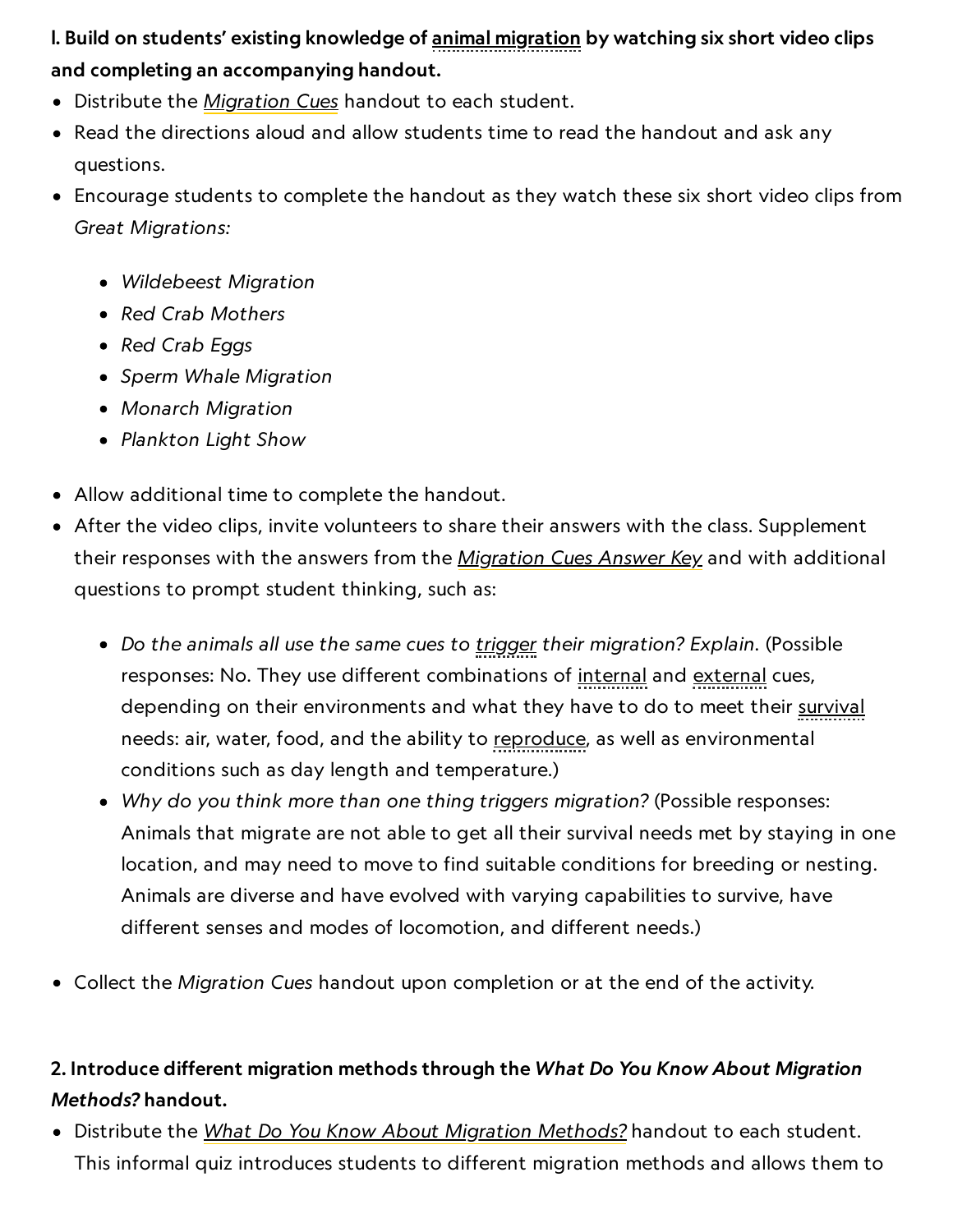choose if each method is used by humans, animals, or by both. Students may complete it individually or in groups.

- When individual students or small groups have completed the quiz, ask them to join with another student or group to share and discuss answers. Encourage students to ask for and provide reasoning to back up their answers.
- Regroup for a class discussion and invite students to share answers. Supplement students' answers with information from the resources provided in the Background & Vocabulary tab.
- Collect the What Do You Know About Migration Methods? handout upon completion or at the end of the activity.

#### 3. Revisit the class Know & Need to Know chart to add students' ideas about animal migration.

- Revisit the class Know & Need to Know chart from the Collision! Human Impacts on Animal Migration [activity. Ask](https://www.nationalgeographic.org/activity/collision-human-impacts-animal-migration/) students to add to the chart by asking the following questions:
	- What do we already know about animal migration? (Possible responses: animals move from place to place, animals live parts of their lives in different places, animals move during different seasons or when they need to find mates)
	- What do we already know about which animals migrate? (Possible responses: monarch butterfly, birds going south for the winter, whales)
	- What do we already know about why animals migrate? (Possible responses: to find food, to find mates, to stay warm)
	- What do we already know about how animals migrate? (Possible responses: using their senses (eyes, nose, ears), following others, remembering the way, magnetic field of the earth)
	- What do we need to know?

#### 4. Invite students to complete the Choose Your Migrating Animal exit ticket.

- Project the *[Migrating](https://media.nationalgeographic.org/assets/file/ChooseYourExitTicket_Collage_WS.indd) Animal Collage* to introduce the 12 animals students can study; this visual input will help students make their decisions on the exit ticket.
- Distribute the Choose Your [Migrating](https://media.nationalgeographic.org/assets/file/ChooseYourExitTicket.pdf) Animal exit ticket, which includes a list of the animals students can choose from for their unit project.
	- Humpback whale (Megaptera novaeangliae)
	- Reindeer (caribou) (Rangifer tarandus)
	- Arctic tern (Sterna paradisaea)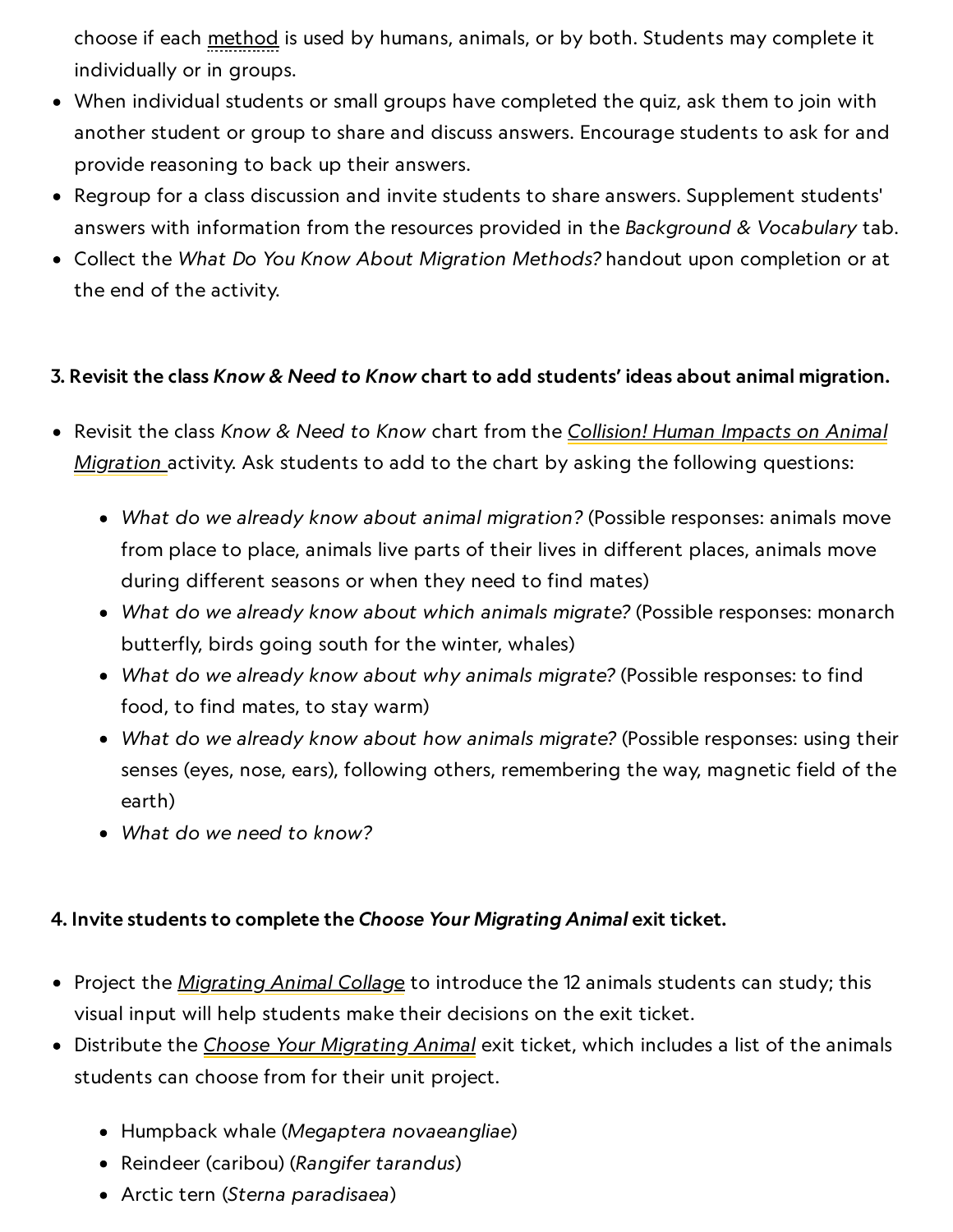- Adelie penguin (Pygoscelis adeliae)
- Pronghorn (Antilocapra americana)
- Leatherback sea turtle (Dermochelys coriacea)
- Chinook salmon (Oncorhynchus tshawytscha)
- White-throated sparrow (Zonotrichia albicollis)
- Globe skimmer dragonfly (Pantala flavescens)
- Sandhill crane (Antigone canadensis)
- Canada goose (Branta canadensis)
- Painted lady butterfly (Vanessa cardui)
- Ask each student to complete the exit ticket by listing the top three animals they would be interested in studying throughout the unit and why. Explain that students will be grouped together based on interest. Project groups should have three to four students; each group will study a different animal.

## Tip

Step 1: Before class discussions, scaffold students' sharing of their ideas by having them engage in a think-pair-share activity.

# Modification

Step 4: Alternatively, instead of assigning groups based on interest, students can be assigned an animal, or pre-assigned groups can randomly draw animals.

# Tip

Step 4: Animals on the list are recommended because there are many online resources to support students' research and they are not covered explicitly during the unit. Different or additional animals can be included.

## Informal Assessment

Use students' responses from the various discussions and their answers to the Migration Cues and What Do You Know About Migration Methods? handouts to assess their understanding of animal migration and how that thinking changed throughout the activity. Use students' exit tickets to gauge interest and to determine project groups.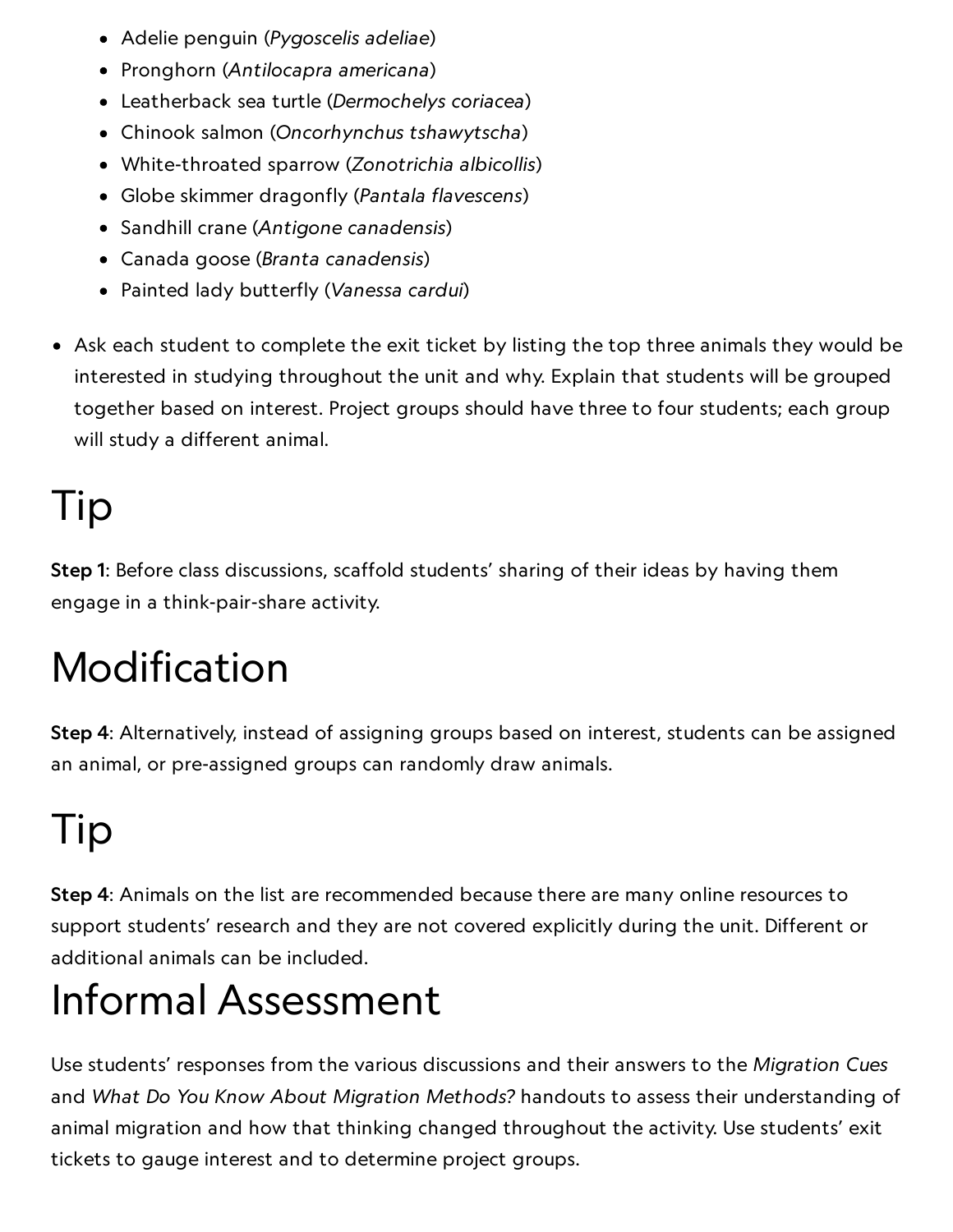# Extending the Learning

- Find a story or fact about a migratory animal in a newspaper, magazine, or on the news. Students can bring these into the next class or share them through an online class discussion board.
- Visit a local zoo, aquarium, or conservation center. This provides opportunities for students to see animals they might study, as well as add to their knowledge about animal migration and the need for conservation.

### OBJECTIVES

### Subjects & Disciplines

#### Biology

- [Ecology](http://education.nationalgeographic.com/education/encyclopedia/ecology/?ar_a=1)
- Conservation Geography

### Learning Objectives

Students will:

- Understand that animals migrate for different reasons and use different cues.
- Identify some things they know and some things they need to know about animal migration.
- Explain their interest in working with different animals for their unit project.

## Teaching Approach

• Project-based learning

### Teaching Methods

- Discussions
- Guided listening
- Multimedia instruction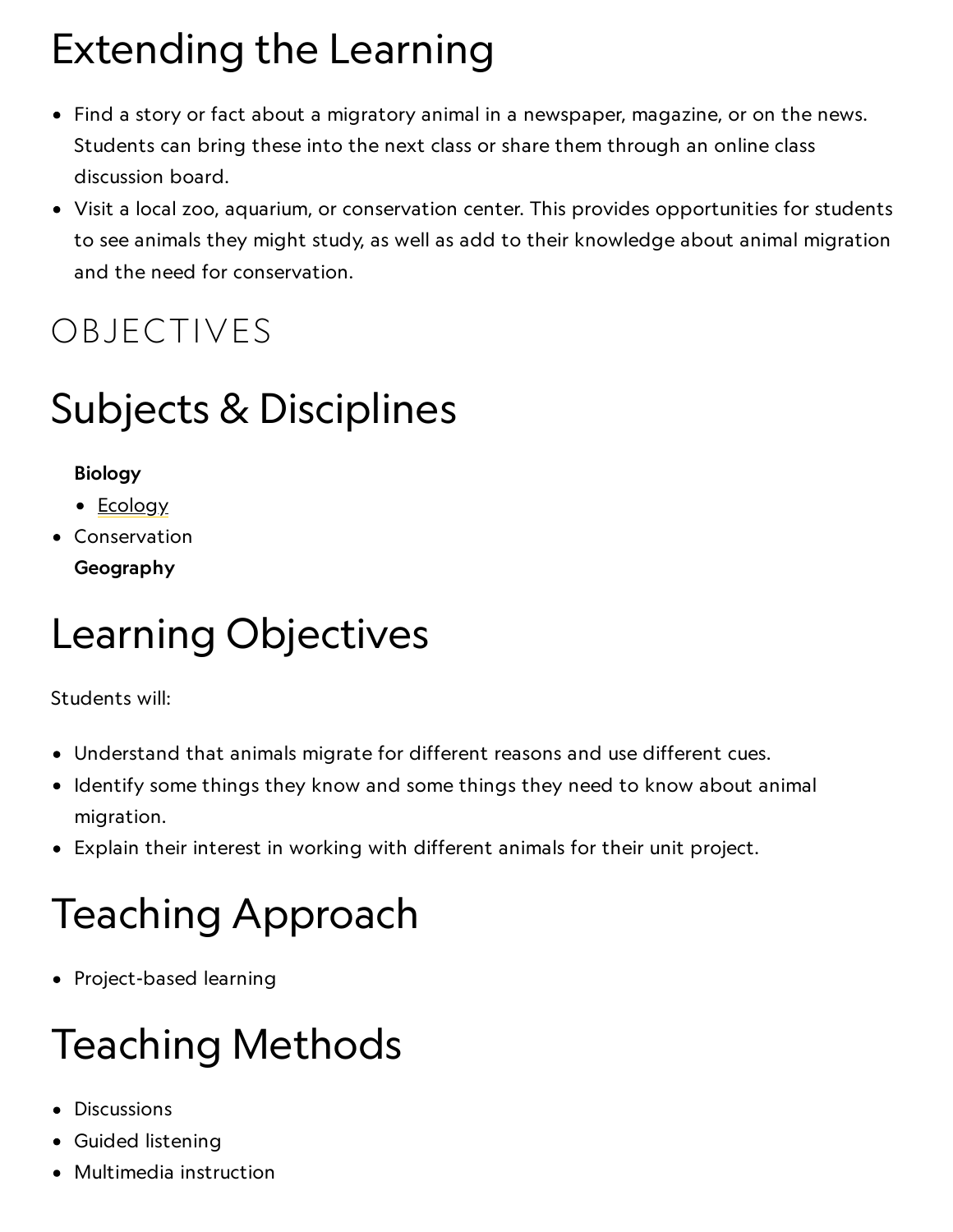### Skills Summary

This activity targets the following skills:

- 21st Century Student Outcomes
	- Learning and Innovation Skills
		- [Communication](http://www.p21.org/index.php?option=com_content&task=view&id=261&Itemid=120) and Collaboration
- Critical Thinking Skills
	- Remembering
	- Understanding
- Geographic Skills
	- Asking [Geographic](http://education.nationalgeographic.com/education/geographic-skills/1/?ar_a=1) Questions
- Science and Engineering Practices
	- Constructing explanations (for science) and designing solutions (for engineering)
	- Obtaining, evaluating, and communicating information

## National Standards, Principles, and Practices

#### COMMON CORE STATE STANDARDS FOR ENGLISH LANGUAGE ARTS & L ITERACY

#### • [CCSS.ELA-LITERACY.SL.7.1:](http://www.corestandards.org/ELA-Literacy/SL/7/1/)

Engage effectively in a range of collaborative discussions (one-on-one, in groups, and teacherled) with diverse partners on Grade 7 topics, texts, and issues, building on others' ideas and expressing their own clearly.

#### NEXT GENERATION SCIENCE STANDARDS

#### • [Crosscutting](http://www.nap.edu/openbook.php?record_id=13165&page=85) Concept 1:

Patterns

• [Crosscutting](http://www.nap.edu/openbook.php?record_id=13165&page=87) Concept 2:

Cause and effect: Mechanism and prediction

• [Crosscutting](http://www.nap.edu/read/13165/chapter/8#97) Concept 7:

Stability and change

• MS. Ecosystems: [Interactions,](http://www.nextgenscience.org/ms-ls2-4-ecosystems-interactions-energy-and-dynamics) Energy, and Dynamics: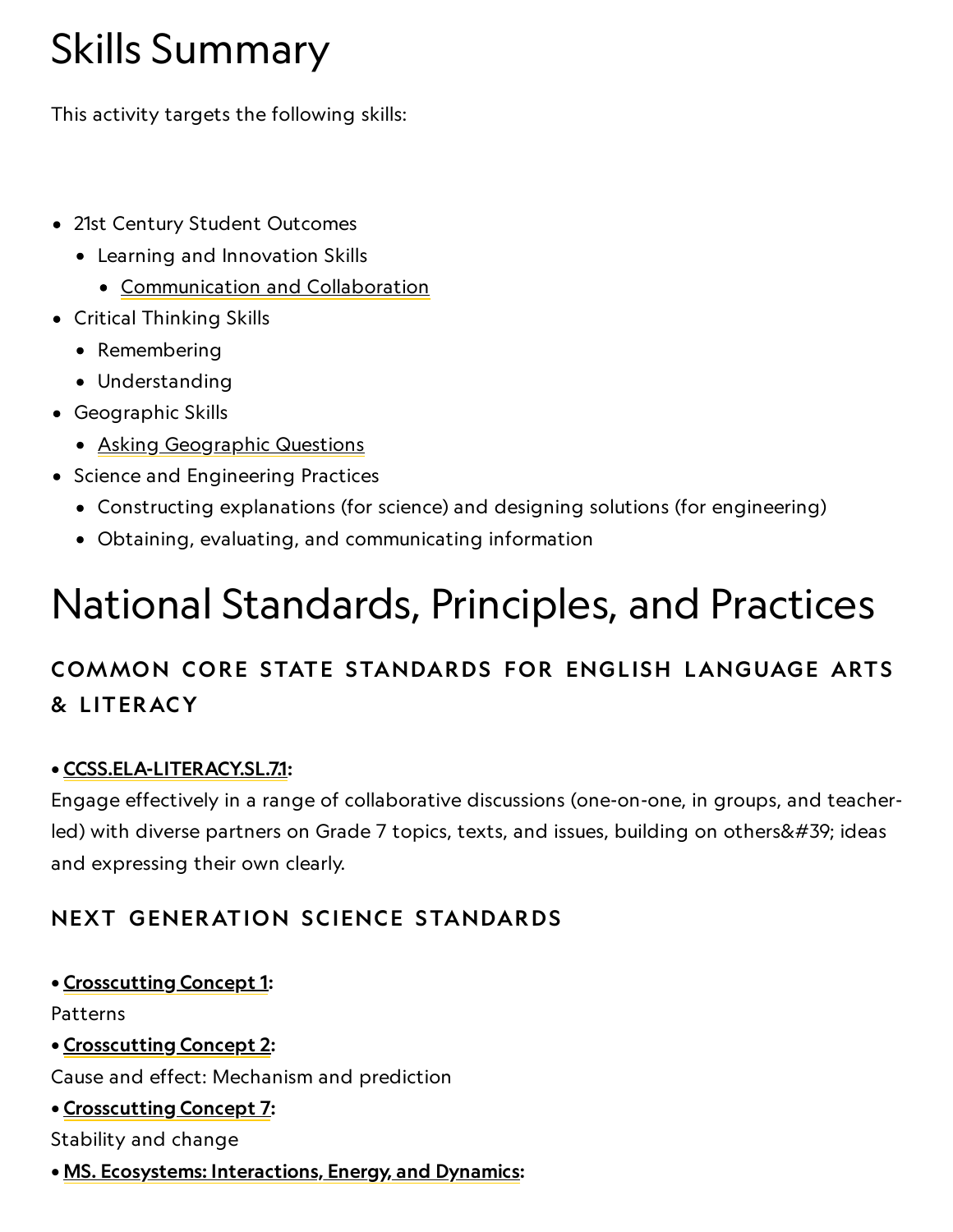MS-LS2-4. Construct an argument supported by empirical evidence that changes to physical or biological components of an ecosystem affect populations.

#### • Performance [Expectations:](https://www.nextgenscience.org/pe/ms-ls2-2-ecosystems-interactions-energy-and-dynamics) MS-LS2-2:

MS-LS2-2: Construct an explanation that predicts patterns of interactions among organisms across multiple ecosystems.

#### • Science and [Engineering](http://www.nap.edu/openbook.php?record_id=13165&page=54) Practice 1:

Asking questions and defining problems

• Science and [Engineering](http://www.nap.edu/openbook.php?record_id=13165&page=67) Practice 6:

Constructing explanations and designing solutions

• Science and [Engineering](http://www.nap.edu/openbook.php?record_id=13165&page=74) Practice 8:

Obtaining, evaluating, and communicating information

#### Preparation

### BACKGROUND & VOCABULARY

### Background Information

Animals use a variety of cues to determine when it is time to migrate. Some migrations are triggered by external cues, like changing daylight hours or temperature. Other animals rely on internal cues like fat reserves or instinct, while others respond to multiple cues occurring at the same time. During migration, different species use different methods to guide their journey. Some animals rely on the position of the sun, moon, or stars, some use smell, and still others use the magnetic field of the Earth to guide them.

### Prior Knowledge

### $\mathsf{I}$ Recommended Prior Activities

• Collision! Human Impacts on Animal [Migration](https://www.nationalgeographic.org/activity/collision-human-impacts-animal-migration/)

### Vocabulary

Term

Part of Speech

Definition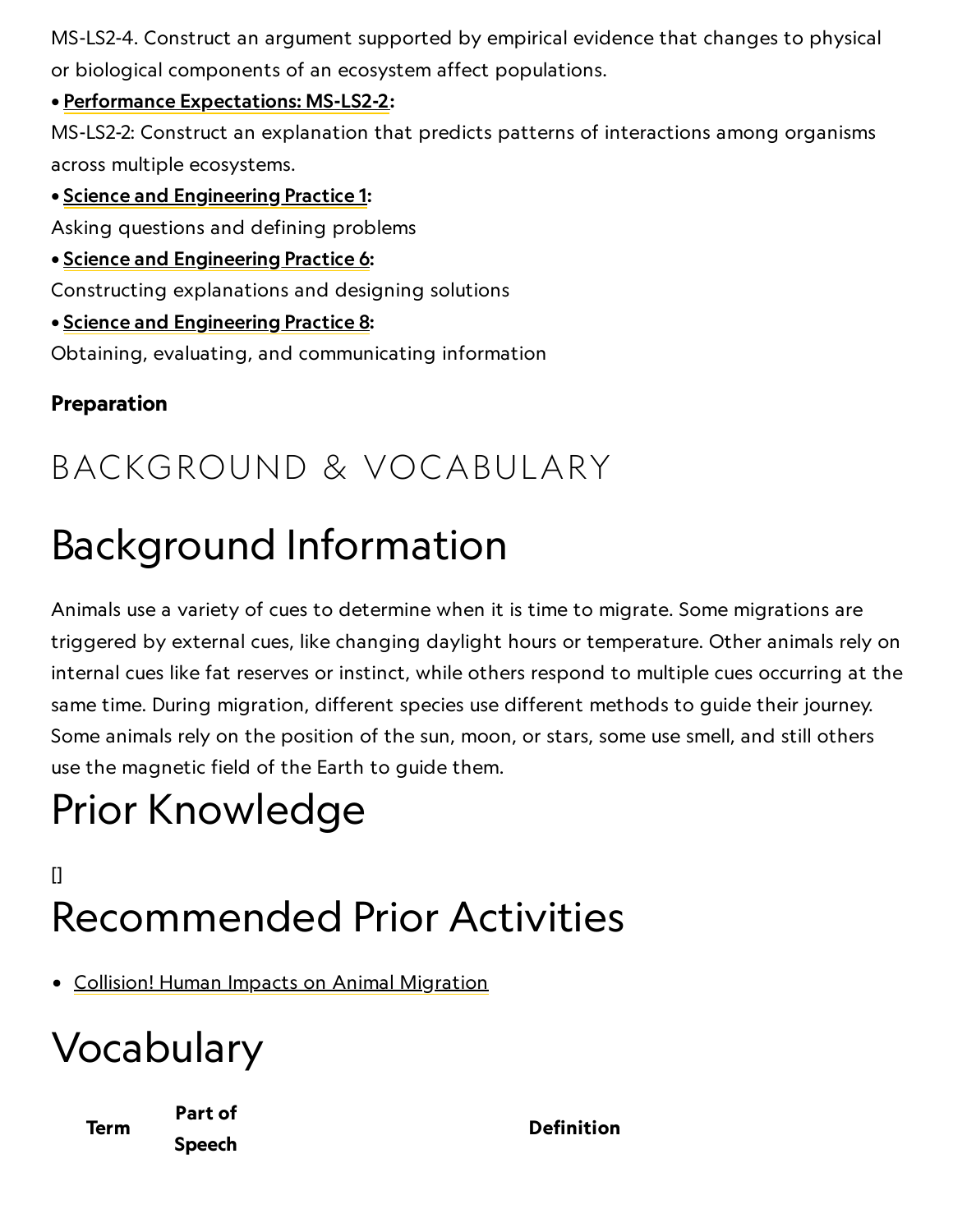| <b>Term</b>      | Part of<br><b>Speech</b> | <b>Definition</b>                                                        |
|------------------|--------------------------|--------------------------------------------------------------------------|
| animal           |                          | process where a community of animals leaves a habitat for part of the    |
| migration        | noun                     | year or part of their lives, and moves to habitats that are more         |
|                  |                          | hospitable.                                                              |
| competition noun |                          | contest between organisms for resources, recognition, or group or social |
|                  |                          | status.                                                                  |
|                  |                          | an environmental state that must be present or exist in order for        |
| condition        | noun                     | something else to exist or function.                                     |
| curiosity        | noun                     | desire to know more about a subject.                                     |
| detour           | noun                     | unplanned or temporary path.                                             |
| distract         | verb                     | to divert or draw attention away from something.                         |
| environmentnoun  |                          | conditions that surround and influence an organism or community.         |
| external         |                          | adjectiveoutside of something.                                           |
| internal         |                          | adjectiveinside, or having to do with the inner part of something.       |
| method           | noun                     | way of doing something.                                                  |
| migration        |                          | natural signal, such as a change in temperature, to which animals        |
| cue              | noun                     | respond by migrating to more hospitable habitats.                        |
| migration        |                          | predictable movements, in time and space, of a group of animals or       |
| pattern          | noun                     | people.                                                                  |
| overcrowd        | verb                     | to fill an area with too many objects or organisms.                      |
| predator         | noun                     | animal that hunts other animals for food.                                |
| reproduce        | verb                     | to create offspring, by sexual or asexual means.                         |
| survival         | noun                     | ability to live.                                                         |
| trigger          | verb                     | to cause or begin a chain of events.                                     |
|                  |                          | ACTIVITY 3: TRACKING ANIMAL MIGRATION                                    |
|                  | 50 MINS                  |                                                                          |

### DIRECTIONS

This activity is part of the Detours and [Distractions: How](https://www.nationalgeographic.org/unit/detours-and-distractions/) Humans Impact Migration Patterns unit.

- 1. Assign student groups to a **focal animal for their unit project**.
- Group students together based on their interest in one of the following animals, as recorded on their Choose Your Migrating Animal exit ticket [completed](https://www.nationalgeographic.org/activity/why-and-how-animals-migrate/) during the Why and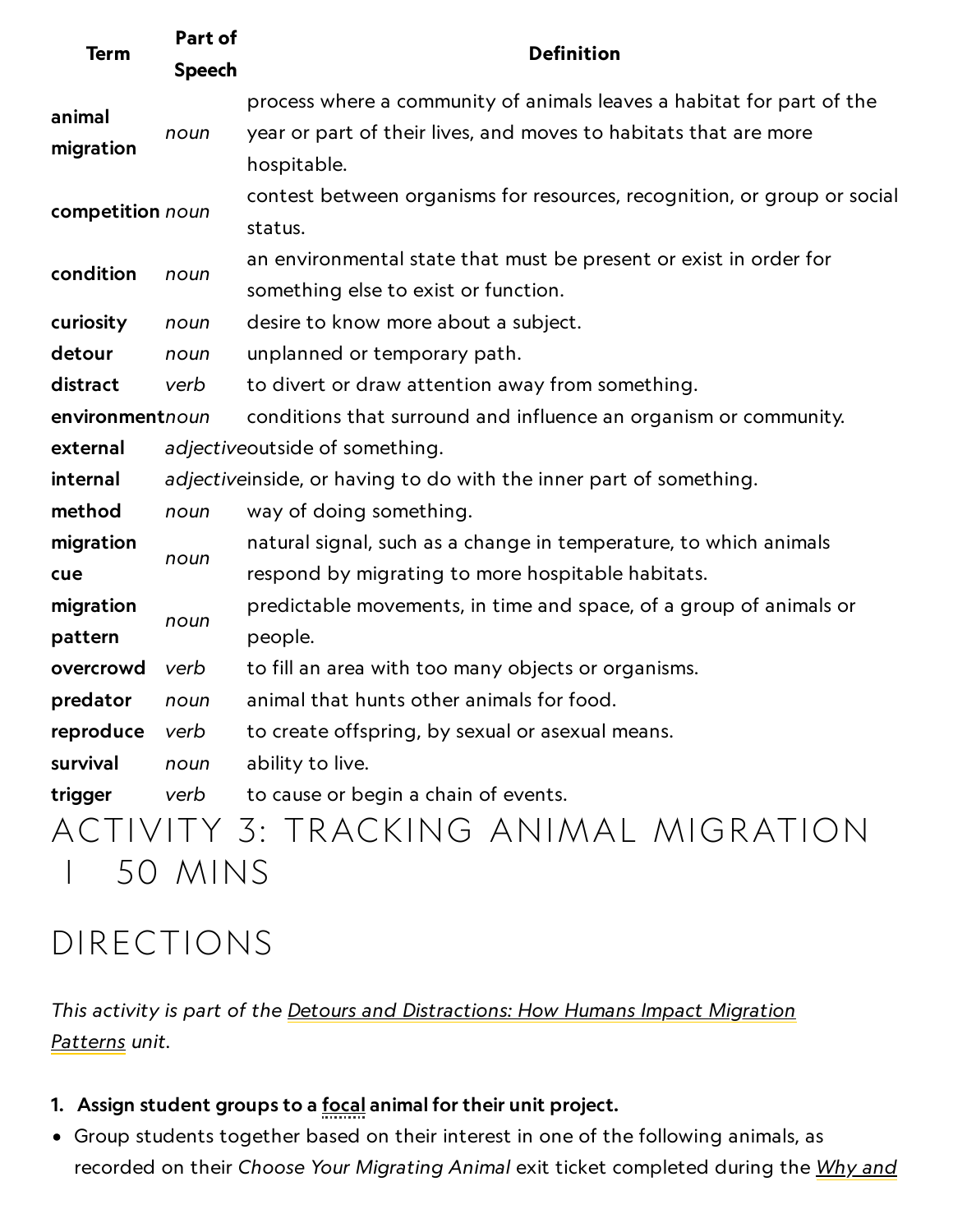#### How Animals Migrate [activity:](https://www.nationalgeographic.org/activity/why-and-how-animals-migrate/)

- Humpback whale (Megaptera novaeangliae)
- Reindeer (caribou) (Rangifer tarandus)
- Arctic tern (Sterna paradisaea)
- Adélie penguin (Pygoscelis adeliae)
- Pronghorn (Antilocapra americana)
- Leatherback sea turtle (Dermochelys coriacea)
- Chinook salmon (Oncorhynchus tshawytscha)
- White-throated sparrow (Zonotrichia albicollis)
- Globe skimmer dragonfly (Pantala flavescens)
- Sandhill Crane (Antigone canadensis)
- Canada goose (Branta canadensis)
- Painted lady butterfly (Vanessa cardui)
- Explain that over the course of the remainder of the unit, each group will create a paper map highlighting their animal's migration route, research how its migration is impacted by humans, identify how its migration affects its ecosystem(s), and develop solutions to the human impacts.

#### 2. Introduce animal tracking and explain the activity's objective.

- Elicit students' background understanding of animal tracking. Ask:
	- How do you think we know where animals go during migration? (Possible responses: we can follow them, we can track them, drones.) Emphasize that scientists and explorers use a wide variety of methods to track and study animals to understand their migrations.
- Direct project groups to read the <u>What is Animal [Tracking?](https://www.movebank.org/node/857)</u> page from Movebank, a free online database of animal tracking data, in order to identify three interesting facts about animal tracking. Then, in a class discussion, have groups share out interesting facts while recording them in a visible place for all to see.
- Explain the purpose of today's activity is to:
	- Introduce students to the Greater Yellowstone Ecosystem, which students will focus on more deeply in a later activity.
	- Explore a variety of resources and learn about how different animals are tracked.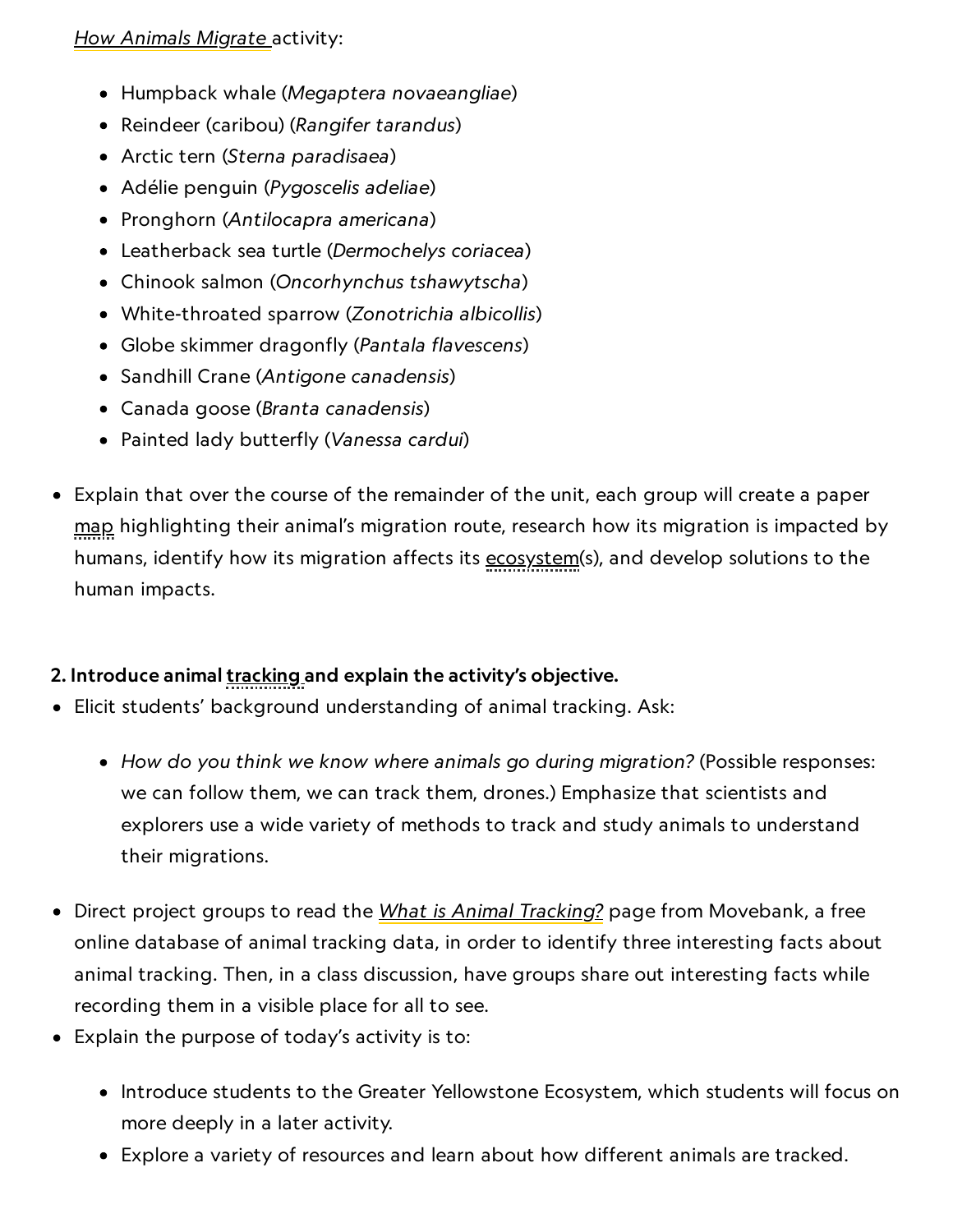Get comfortable interacting with and interpreting animal migration maps, which students will be making for their unit project.

#### 3. Bring students back together to guide the class through the **Follow the Elk's Perilous** Journey animation to investigate how elk in [Yellowstone](https://www.nationalgeographic.com/magazine/2016/05/yellowstone-national-parks-elk-migration-map/) National Park are tracked during their migration.

- Create two lists on the board that are titled "Animal Migration Tracking Methods" and "Animal Migration Maps." Encourage students to identify the different tracking methods and maps they encounter throughout the activity. As they are addressed during the discussion, record student contributions to the lists on the board.
- As you scroll through the animation, choose students to read text portions aloud as appropriate. As you engage with the content, emphasize the following:
	- North American Elk Range: Call attention to the difference between the historic and current elk ranges. Mention that students will be creating a similar multilayered map for their unit project showing the typical migration route and the human interrupted migration route for their project animal.
	- Greater Yellowstone Superherd: Ask students to paraphrase the elk's migration pattern.
	- Winter: Click the arrow to start the animation. Explain that the movement of the dots represents average elk herd movement in March. Ask students:
		- What tracking method is mentioned here? (GPS collar)
		- What does this map depict? (Elk herd movements in their winter feeding grounds)
	- If needed, prompt students to add the tracking method, the map title, and description to the class list.
	- Spring Migration: Click the arrow to start the animation. Explain that the movement of the dots represents average elk herd movement between April and August. Ask students:
		- What does this map depict? (spring migration, herds moving into the park)
		- If needed, prompt students to add the map title and description to the class list.
	- Pulse of the Park: Click the arrow to start the animation. Explain that the movement of the dots represents average elk herd movement between August and January. Ask students: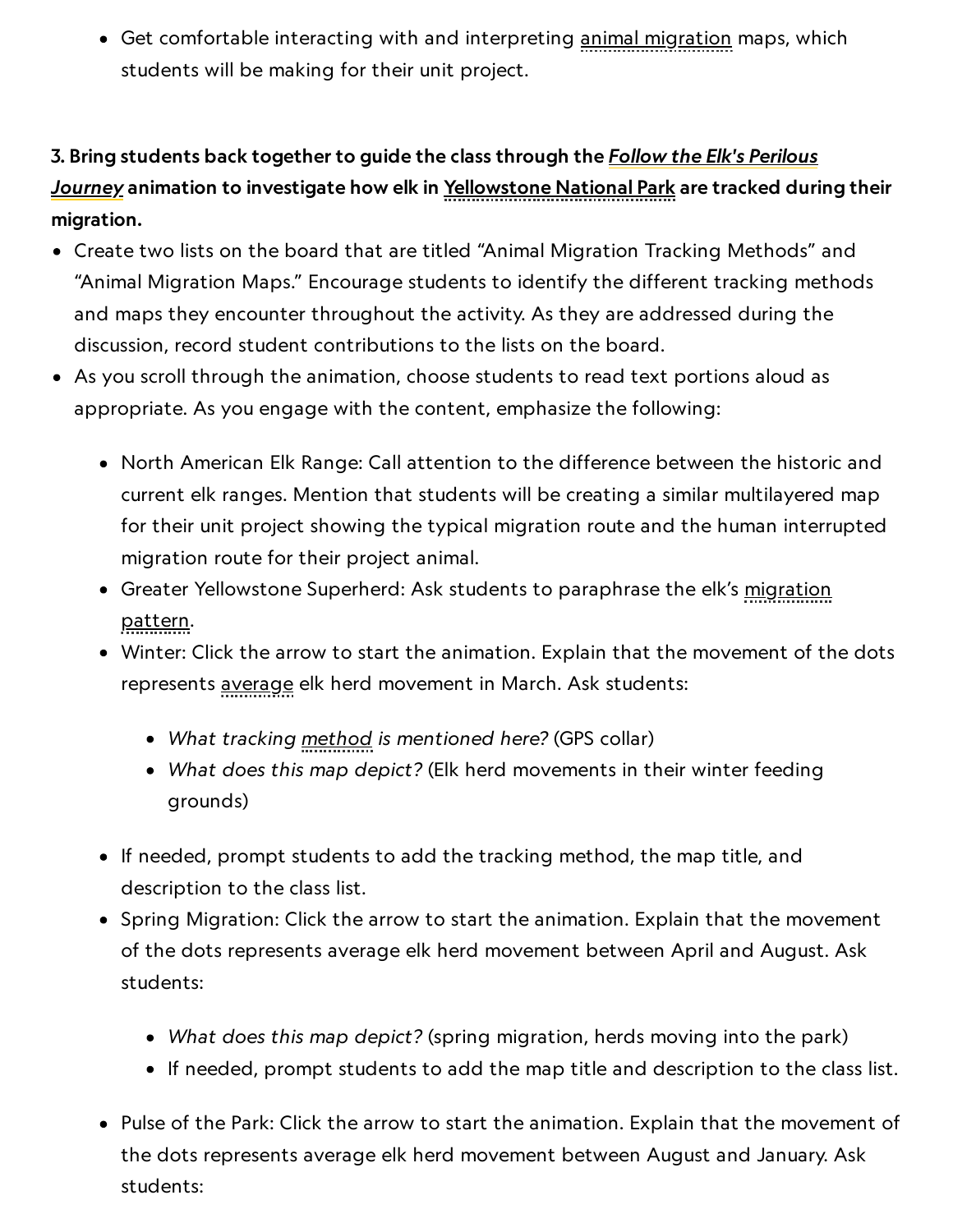- What does this map depict? (fall migration, herds moving out of the park when snow begins to fall)
- If needed, prompt students to add the map title and description to the class list.
- Nine Elk Herds: If needed, prompt students to add the map type (migratory routes for nine elk herds) to the class list.
- Who Owns This Land?: Call attention to the different groups of people that own land that the elk migrate through. Ask students:
	- What are some impacts to the elk's migration that might arise on these different kinds of land? (Possible answers: Elk might be hunted if they are on private land, tribal land, or in the wilderness; elk may be impacted by crossing roads, ranching, fencing, and projects that are ongoing on state or local government land.)
- A Single Elk: Explain that the next few maps are a narrowed version of the maps we have already seen that focus on one elk's (Elk 22) migration journey.
- Winter Range: Click the arrow to start the animation. Explain that the movement of the dot represents one elk's movement (Elk 22) between March and May, the winter range.
- Hazardous Return: Call attention to the large number of elk killed by hunters.

#### 4. Deepen understanding of migration mapping through group research.

- Highlight that students have learned some tracking and mapping techniques for elk migration. Prompt students to consider how well these methods might work for other migrating animals (e.g., their focal animal, small birds, insects, amphibians, aquatic animals, urban wildlife). Do they expect similar or different approaches—and why?
- Explain that project groups will now research different types of animal migration maps, which will prepare them to think more strategically about their culminating project map.
- As groups explore the following resources, encourage group members to work together and discuss the strengths and weaknesses of the strategies they learn about, and to add as many methods to the "Animal Migration Tracking Methods" list and as many map names to the "Animal Migration Map" list as they can. If project groups choose to divide the resources between their members, assign at least two of the following to each student or pair to ensure every resource is investigated at least once.
	- Butterfly [Surveillance](https://www.nationalgeographic.org/video/butterfly-surveillance/) video
	- Tales of a [Tail-Feather](https://www.nationalgeographic.org/video/tales-tail-feather/) video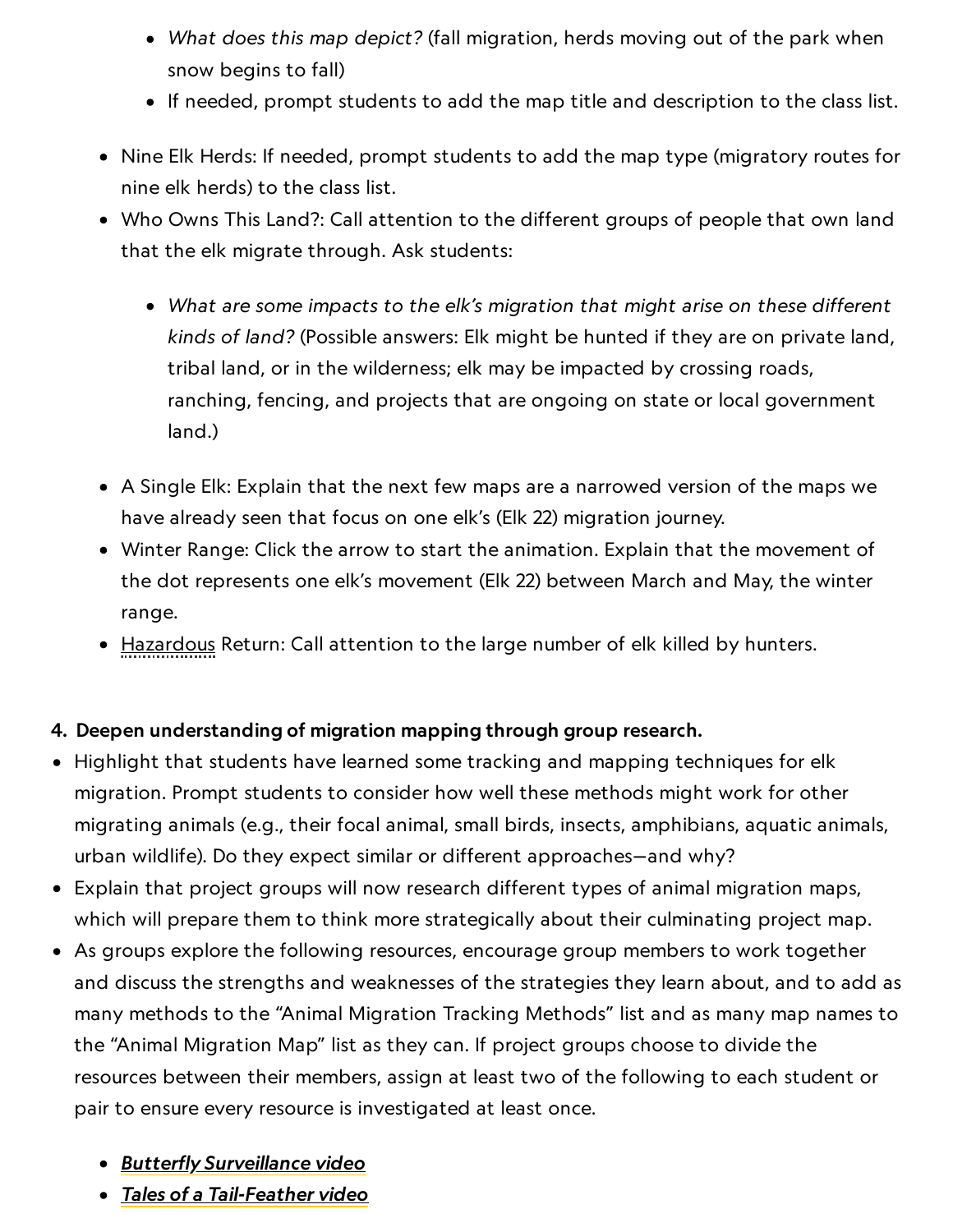- [Long-distance](https://www.nationalgeographic.org/maps/long-distance-ocean-travels/) Ocean Travels maps
- Global [Tagging](https://gtopp.org/) of Pelagic Predators
- **Tracking Animal [Migrations](https://www.nationalgeographic.org/media/tracking-animal-migrations/) GeoStory**
- As groups work, prompt thinking with questions like these to remind students to keep their unit project in mind:
	- What tracking methods are most appropriate for animals of different sizes?
	- Which type of map is best suited to track animal migration by air, land, and sea?

#### 5. Remind students of the possible opportunities for further action.

- Consider again ideas for students to take additional action after the unit concludes, to continue momentum toward helping end negative human impacts on animal migration and extend the impacts of their project work into the local or global community.
- Gauge student interest and feasibility of conducting different courses of action.
	- Identify local migratory organisms. Create a backyard "pit stop" for the most vulnerable—such as a bat box or specific native flowering plants.
	- Author a class letter to Congress, local government, or a local business to encourage an animal migration solution (e.g., building a wildlife crossing bridge). Students can submit copies of their maps and presentations as evidence.
	- Download the <u>Animal [Tracker](https://www.orn.mpg.de/animal_tracker) app</u> or <u>[eBird](https://ebird.org/home) app</u> and follow and add to scientific knowledge about migrating animals through student citizen science field work.

# Tip

Step 1: Alternatively, instead of assigning groups based on interest, students can be assigned an animal, or pre-assigned groups can randomly draw an animal.

## Modification

Step 3: Instead of creating the class lists on the board, they can be created in an easily accessible online location.

## Modification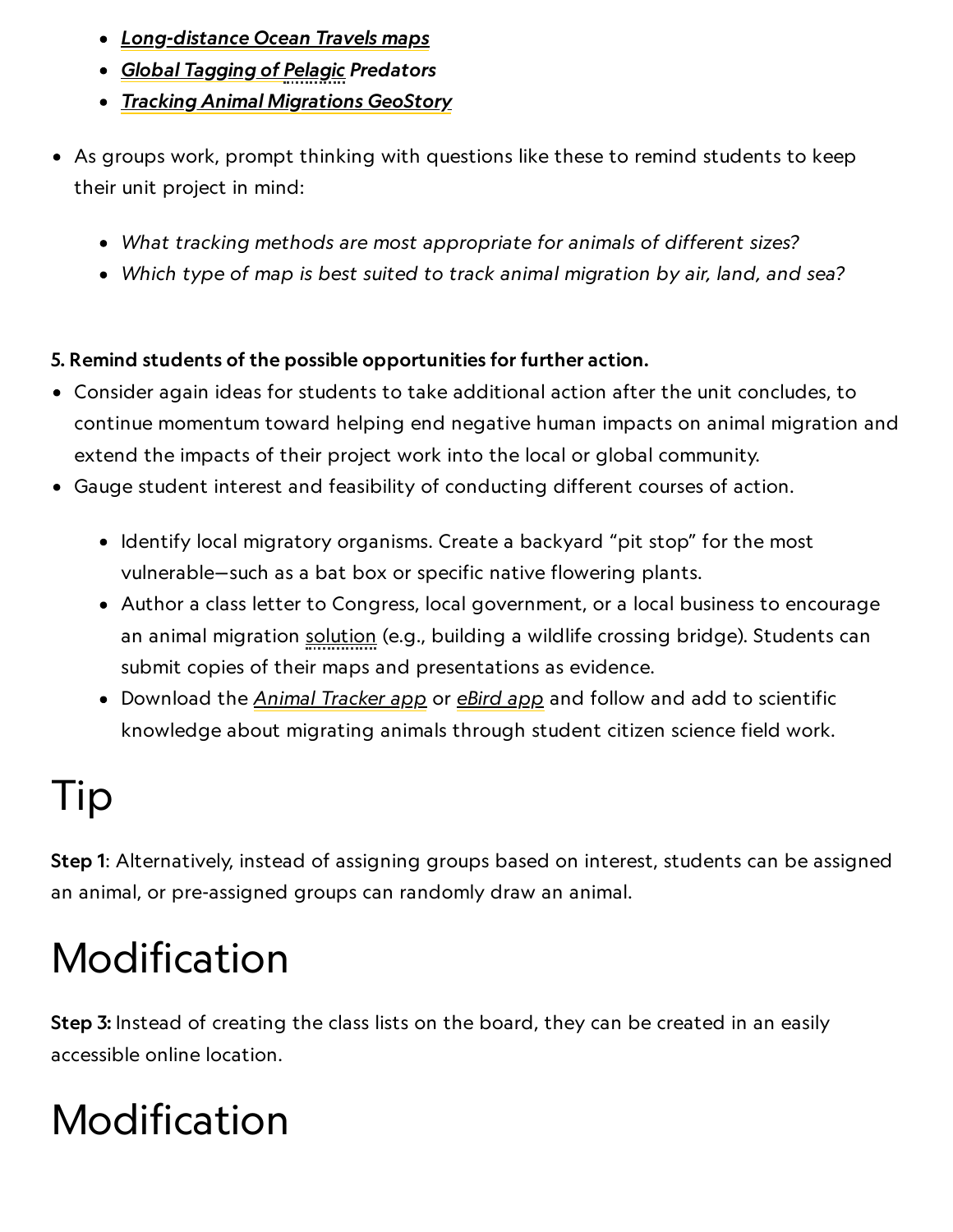Step 4: If there aren't enough devices for each group, the Long-Distance Ocean Travel maps and resources from the other sites can be printed out to be investigated by groups or can be displayed on the classroom computer.

# Informal Assessment

Use student entries on the "Animal Migration Tracking Methods" and "Animal Migration Maps" lists to informally assess their ability to describe animal migration route maps and identify different methods used by humans to track animal migration. Use student responses during class and group discussions to gauge their understanding of how animal migration is tracked.

## Extending the Learning

• Read the *[Species](http://www.nationalgeographic.org/encyclopedia/species-range/) Range* encyclopedic entry.

### OBJECTIVES

# Subjects & Disciplines

#### Biology

- [Ecology](http://education.nationalgeographic.com/education/encyclopedia/ecology/?ar_a=1)
- Conservation

#### Geography

[Geographic](http://education.nationalgeographic.com/education/encyclopedia/geographic-information-system-gis/?ar_a=1) Information Systems (GIS)

# Learning Objectives

#### Students will:

- Identify different methods used by humans to track animal migration.
- Explore a variety of resources to learn more about tracking animal migration.

# Teaching Approach

• Project-based learning

# Teaching Methods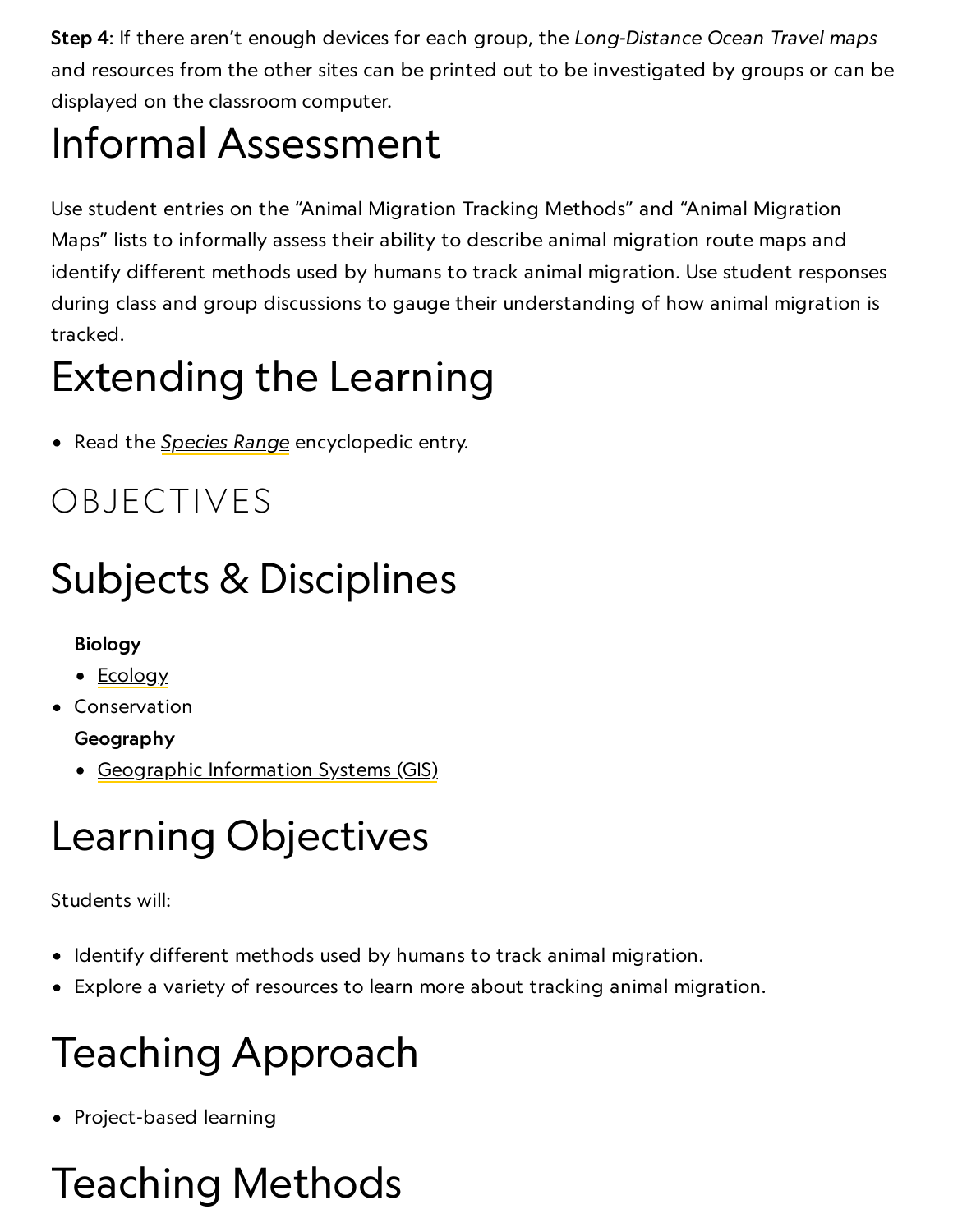- Discussions
- Multimedia instruction
- Research

### Skills Summary

This activity targets the following skills:

- 21st Century Student Outcomes
	- Information, Media, and Technology Skills
		- [Information](http://www.p21.org/index.php?option=com_content&task=view&id=264&Itemid=120) Literacy
	- Learning and Innovation Skills
		- [Communication](http://www.p21.org/index.php?option=com_content&task=view&id=261&Itemid=120) and Collaboration
	- Life and Career Skills
		- Initiative and [Self-Direction](http://www.p21.org/index.php?option=com_content&task=view&id=266&Itemid=120)
- Critical Thinking Skills
	- Analyzing
	- Remembering
	- Understanding
- Geographic Skills
	- Acquiring [Geographic](https://www.nationalgeographic.org/geographic-skills/2/) Information
	- Analyzing [Geographic](http://education.nationalgeographic.com/education/geographic-skills/4/?ar_a=1) Information
	- Answering [Geographic](http://education.nationalgeographic.com/education/geographic-skills/5/?ar_a=1) Questions
- Science and Engineering Practices
	- Asking questions (for science) and defining problems (for engineering)
	- Obtaining, evaluating, and communicating information

## National Standards, Principles, and Practices

#### COMMON CORE STATE STANDARDS FOR ENGLISH LANGUAGE ARTS & L ITERACY

#### • [CCSS.ELA-LITERACY.RST.6-8.4:](http://www.corestandards.org/ELA-Literacy/RST/6-8/4/)

Determine the meaning of symbols, key terms, and other domain-specific words and phrases as they are used in a specific scientific or technical context relevant to grades 6-8 texts and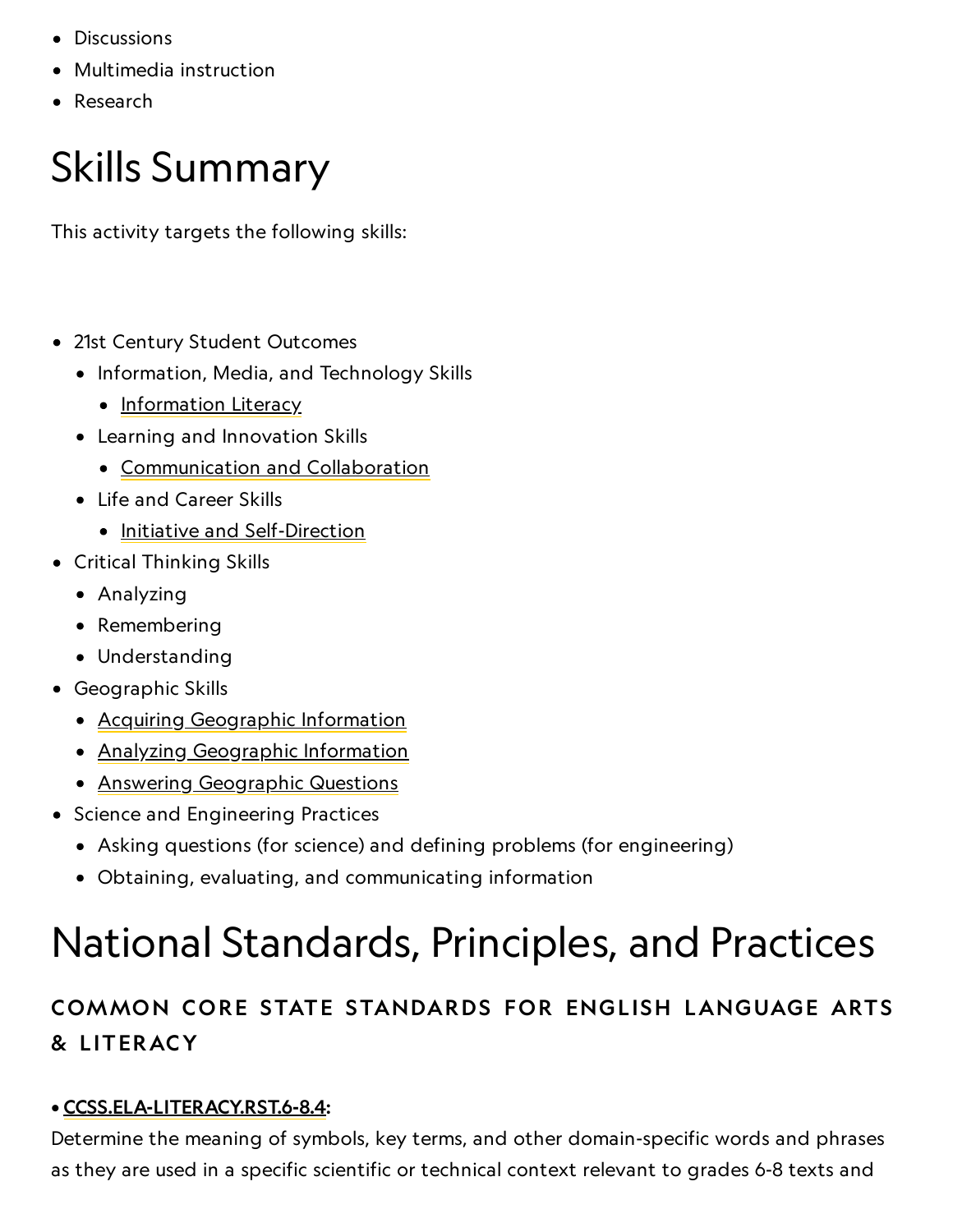topics.

#### • [CCSS.ELA-LITERACY.SL.7.1:](http://www.corestandards.org/ELA-Literacy/SL/7/1/)

Engage effectively in a range of collaborative discussions (one-on-one, in groups, and teacherled) with diverse partners on Grade 7 topics, texts, and issues, building on others' ideas and expressing their own clearly.

#### • [CCSS.ELA-LITERACY.SL.7.2:](http://www.corestandards.org/ELA-Literacy/SL/7/2/)

Analyze the main ideas and supporting details presented in diverse media and formats (e.g., visually, quantitatively, orally) and explain how the ideas clarify a topic, text, or issue under study.

#### NEXT GENERATION SCIENCE STANDARDS

#### • [Crosscutting](http://www.nap.edu/openbook.php?record_id=13165&page=85) Concept 1:

Patterns

#### • [Crosscutting](http://www.nap.edu/openbook.php?record_id=13165&page=87) Concept 2:

Cause and effect: Mechanism and prediction

#### • MS. Ecosystems: [Interactions,](http://www.nextgenscience.org/ms-ls2-4-ecosystems-interactions-energy-and-dynamics) Energy, and Dynamics:

MS-LS2-4. Construct an argument supported by empirical evidence that changes to physical or biological components of an ecosystem affect populations.

#### • MS-LS2: Ecosystems: [Interactions,](http://www.nextgenscience.org/ms-ls2-1-ecosystems-interactions-energy-and-dynamics) Energy, and Dynamics:

MS-LS2-1: Analyze and interpret data to provide evidence for the effects of resource availability on organisms and populations of organisms in an ecosystem

#### • Performance [Expectations:](https://www.nextgenscience.org/pe/ms-ls2-2-ecosystems-interactions-energy-and-dynamics) MS-LS2-2:

MS-LS2-2: Construct an explanation that predicts patterns of interactions among organisms across multiple ecosystems.

#### • Science and [Engineering](http://www.nap.edu/openbook.php?record_id=13165&page=54) Practice 1:

Asking questions and defining problems

• Science and [Engineering](http://www.nap.edu/openbook.php?record_id=13165&page=74) Practice 8:

Obtaining, evaluating, and communicating information

#### Preparation

### BACKGROUND & VOCABULARY

### Background Information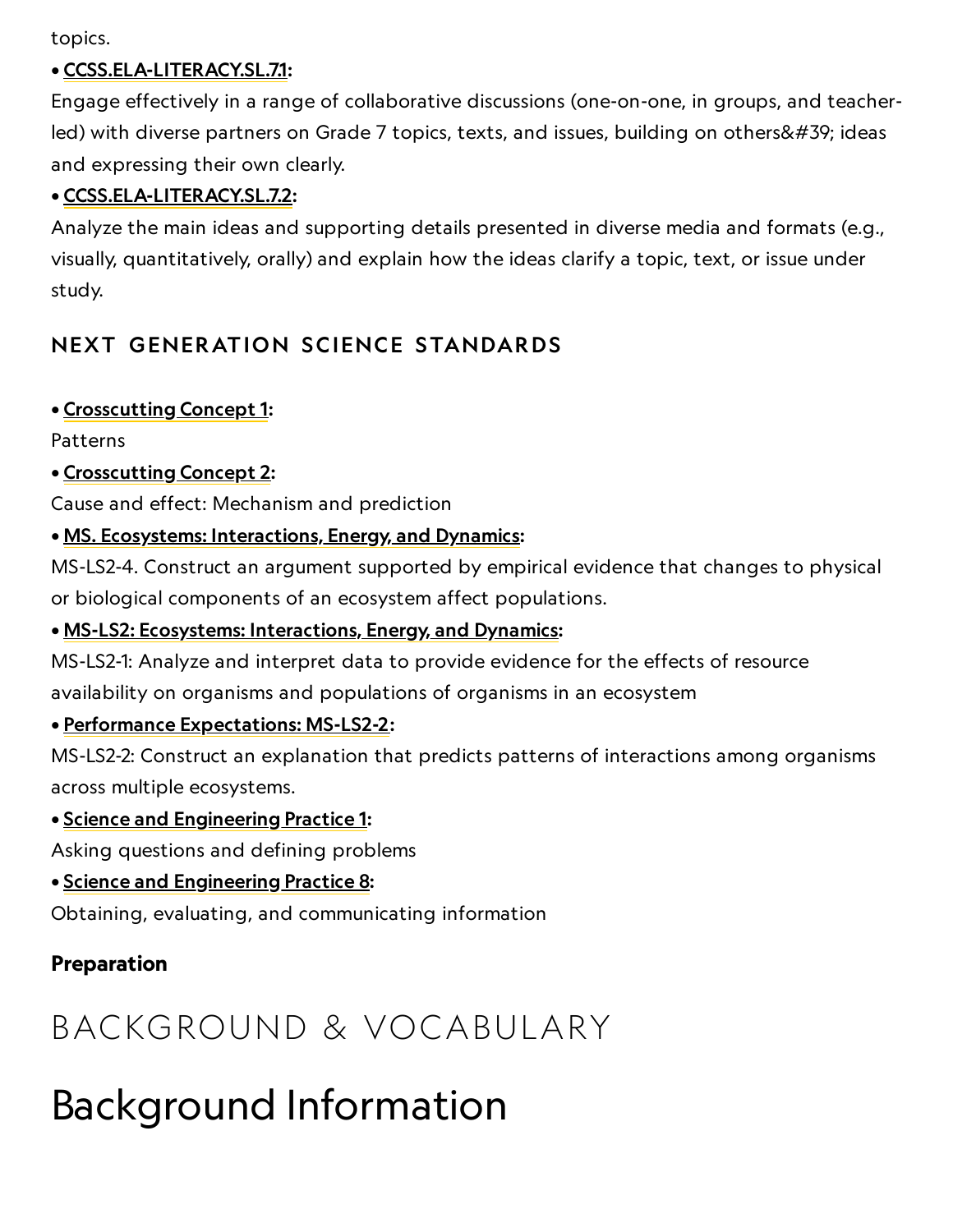Scientists have been tracking animal migration for more than a century, and methods have evolved with the times. What once simply entailed tracking animal footprints has turned into using GPS tags or collars, radio transmitters, geolocators, camera traps, drones, and physical tags. Tracking animal migration is important to understand more about the animals themselves, and how humans are impacting the movement of animals. The most common way that animal migration tracking data is displayed visually is in the form of a map. This makes the data accessible to a wide audience, shows how the migration routes relate to the landscape features, and can be very impactful in showing changes in animal migration patterns due to human impact.

# Prior Knowledge

### [] Recommended Prior Activities

- Collision! Human Impacts on Animal [Migration](https://www.nationalgeographic.org/activity/collision-human-impacts-animal-migration/)
- Why and How Animals [Migrate](https://www.nationalgeographic.org/activity/why-and-how-animals-migrate/)

### Vocabulary

| <b>Term</b>         | Part of                         | <b>Definition</b>                                                                                                                                        |
|---------------------|---------------------------------|----------------------------------------------------------------------------------------------------------------------------------------------------------|
|                     | <b>Speech</b>                   |                                                                                                                                                          |
| animal<br>migration | noun                            | process where a community of animals leaves a habitat for part of the<br>year or part of their lives, and moves to habitats that are more<br>hospitable. |
| average             | noun                            | ordinary.                                                                                                                                                |
| detour              | noun                            | unplanned or temporary path.                                                                                                                             |
| distract            | verb                            | to divert or draw attention away from something.                                                                                                         |
| ecosystem           | noun                            | community and interactions of living and nonliving things in an area.                                                                                    |
| feeding<br>ground   | noun                            | region where organisms go to eat.                                                                                                                        |
| focal               | adjectivecentral and important. |                                                                                                                                                          |
| hazardous           | noun                            | involving the possibility of risk, loss, or harm                                                                                                         |
| impact              | verb                            | to influence or have an effect on something.                                                                                                             |
| map                 | noun                            | symbolic representation of selected characteristics of a place, usually<br>drawn on a flat surface.                                                      |
| method              | noun                            | way of doing something.                                                                                                                                  |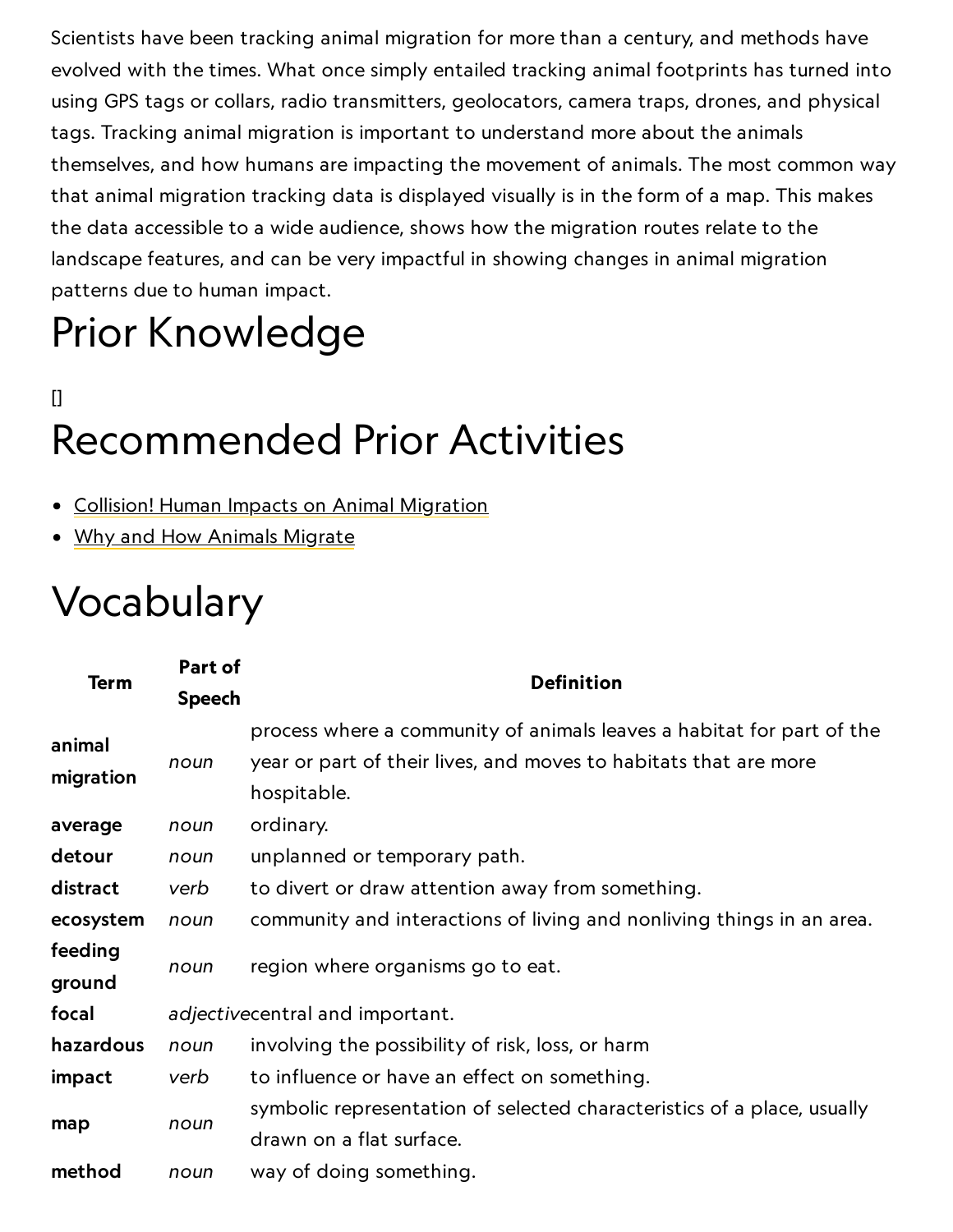| <b>Term</b>       | Part of<br><b>Speech</b>                   | <b>Definition</b>                                                                                           |  |
|-------------------|--------------------------------------------|-------------------------------------------------------------------------------------------------------------|--|
| migration         | noun                                       | predictable movements, in time and space, of a group of animals or                                          |  |
| pattern           |                                            | people.                                                                                                     |  |
| pelagic           | adjectivehaving to do with the open ocean. |                                                                                                             |  |
| perilous          | adjectivedangerous.                        |                                                                                                             |  |
| solution          | noun                                       | an answer to a problem.                                                                                     |  |
| species           | noun                                       | native, geographic area in which an organism can be found. Range also                                       |  |
| range             |                                            | refers to the geographic distribution of a particular species.                                              |  |
| surveillance noun |                                            | observation of a person, community, or situation.                                                           |  |
| tracking          | noun                                       | process in which scientists and resource managers use technology to<br>tag animals and map their movements. |  |
| Yellowstone       |                                            |                                                                                                             |  |
| <b>National</b>   | noun                                       | large national park in the U.S. states of Wyoming, Idaho, and Montana.                                      |  |
| <b>Park</b>       |                                            |                                                                                                             |  |
| MAP               |                                            | ACTIVITY 4: CREATE AN ANIMAL MIGRATION<br>I 1 HR 20 MINS                                                    |  |

### DIRECTIONS

This activity is part of the Detours and [Distractions: How](https://www.nationalgeographic.org/unit/detours-and-distractions/) Humans Impact Migration Patterns unit.

l. Activate students' prior knowledge about their focal animals and create Know & Need to Know charts to engage groups in setting research goals.

- Distribute the Animal Migration Map: Know & Need to Know Chart to each student.
- Invite students to answer the questions in their small groups based on their focal animal, assigned in the *Tracking Animal Migration* activity, and record their thoughts on their chart:
	- What do we already know about our animal's migration and how humans impact it?
	- What do we need to know about our animal's migration and how humans impact it, in order to create our base layer map that shows the animal's uninterrupted migration pattern?
- As students are working on their Know & Need to Know chart, circulate and prompt with some of the following questions to expand student thinking: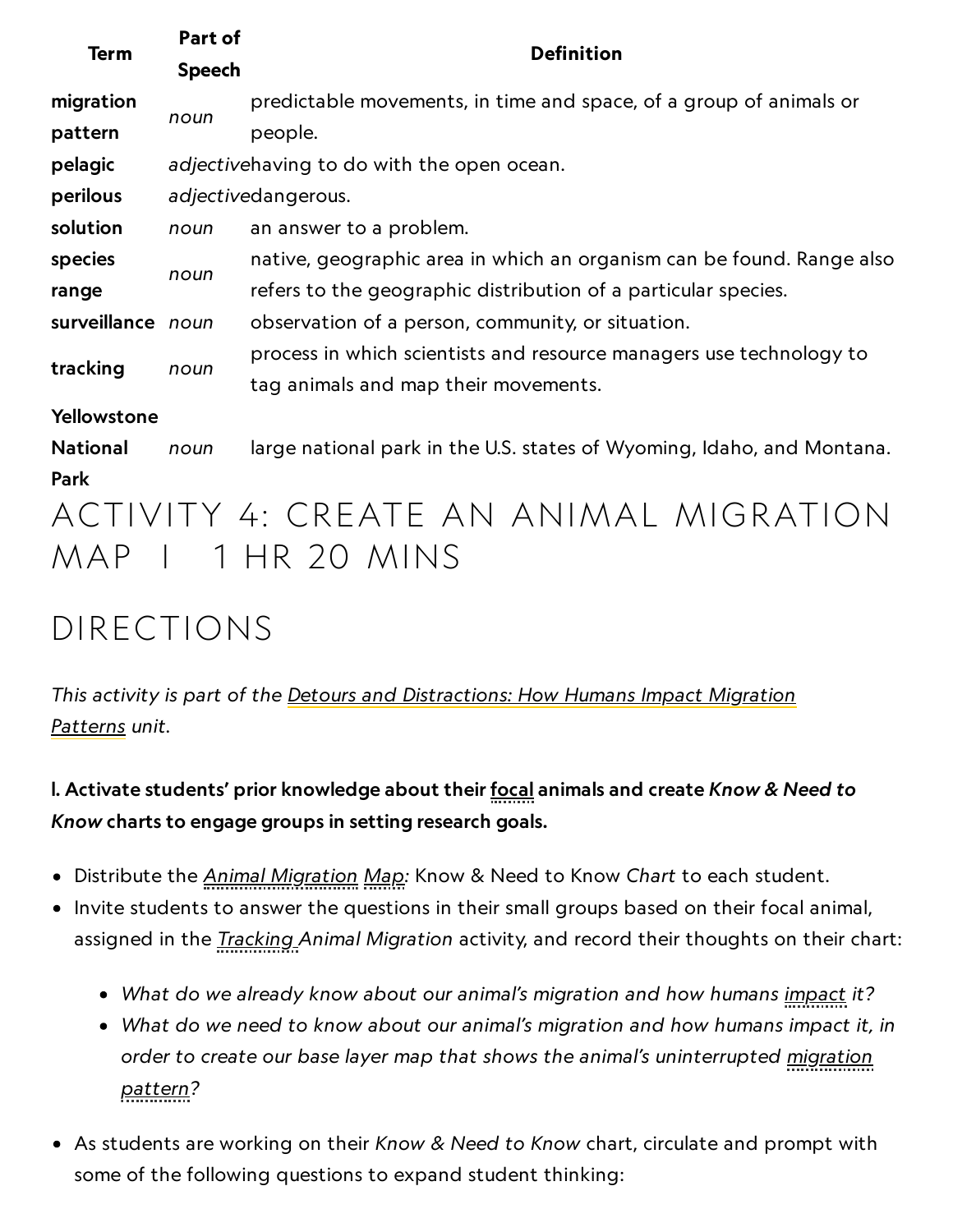- What do all animals need to survive? (food, shelter, water, etc.)
- What does your animal, in particular, need to survive?
- Why do you think your animal might migrate?
- How do you think your animal gets to where it needs to go?
- How do you think scientists and explorers know where these animals go?

#### 2. Explain group goals for this first session of project work.

- For the remainder of this activity, students will work with their groups to research, gather, and organize information to create the first map layer of their unit project, a map showing the typical migration route of their focal animal. Each group will create one copy of their paper map. This should include a map key (written directly on the map), and accompanying explanations about 1) their animal's habitat and characteristics, 2) why it migrates, and 3) how it migrates.
- Remind students that their final project will include a base map depicting the migration route of their focal animal (the focus of this activity), an ecosystem map layer, a human impact map layer, and suggested solutions to help the animal migrate.
- Distribute the Animal Migration Map Rubric to each student and orient students so they are familiar with the expectations before they begin their work.

#### 3. Model how to choose the correct map scale.

- Orient student groups to [MapMaker](https://www.nationalgeographic.org/education/classroom-resources/mapping/outline-map/) 1-Page Maps. Explain to students that based on their research, they will need to choose the correct paper map that best shows their animal's migration pattern on the correct scale. Once groups choose the correct 1-page map for their migration map, they should print the map. Students contribute to one map per group for their final product, but multiple copies should be printed to keep all group members engaged.
	- For example, if they are going to map the migration route of elk in Yellowstone National Park, then a map of Yellowstone and its surrounding areas would be the correct scale (show *Elk Migrations of the Greater [Yellowstone](http://www.greateryellowstonemigrations.com/wp-content/uploads/2015/09/jenny-map-map.jpg) Ecosystem* map example).
	- However, if they are going to map the migration route of the monarch butterfly, which flies across North America, a continental map would be the correct scale (show Monarch [Migrations](https://paulmirocha.com/wp-content/uploads/2011/11/monarch_migration_map.jpg) map example).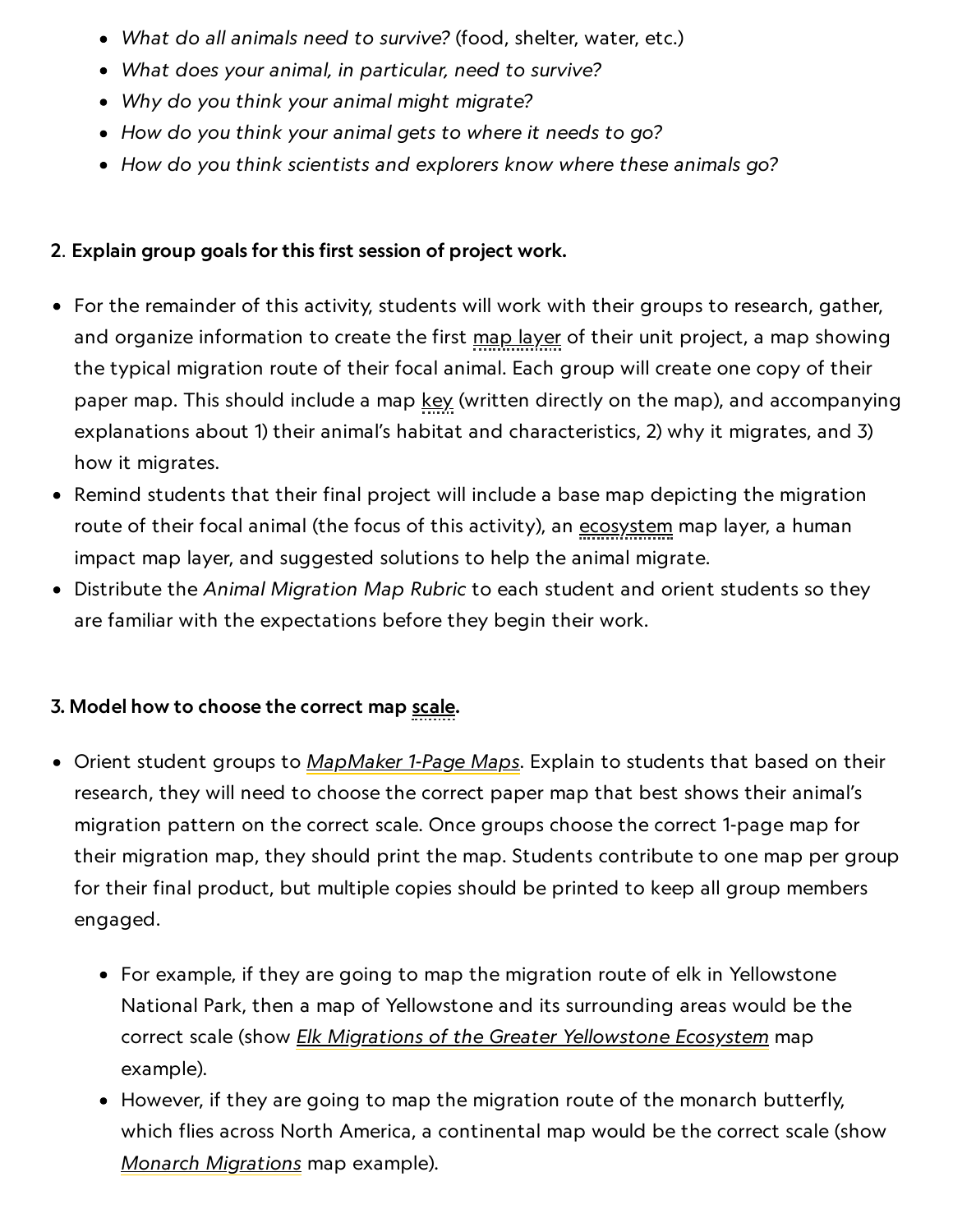Note that for some of the focal animals, students can choose from a variety of maps, based on the animal population. For example, the humpback whale could be mapped on a global scale if students focus on all humpback whales, or it could be mapped on the continental scale (e.g., using a map of Australia) if students focus on just a subpopulation of humpback whales.

#### 4. Guide groups to research focal animals and create the first layer of a migration map. (This step should take up the majority of the activity.)

- Set boundaries for students on where they can do research. See the Background & Vocabulary tab for helpful sources.
- Encourage students to limit their research to only what is needed to complete their unit project.
- As needed, provide instruction for effective online research and online literacy.
- As students are working, circulate to remind them of the required project components:
	- Prompt for a key: What do all of the symbols and colors on your map mean?
	- Prompt for an animal and habitat description: Tell me a little about your animal and where it lives.
	- Prompt for explanations of why and how their animal migrates: Why does your animal need to migrate? How does it get from Point A to Point B and back again?
- Additional questions to ask:
	- How do you think your animal might be tracked?
	- Have you encountered any problems in your animal's migration yet?
- Collect group maps at the end of the activity to assess student work and provide formative feedback.

# Modification

Step 2: In place of a hard copy map, students may use a map-making software such as [MapMaker](http://mapmaker.nationalgeographic.org/) Interactive or [ArcGIS](http://www.arcgis.com/index.html) to complete their map layers.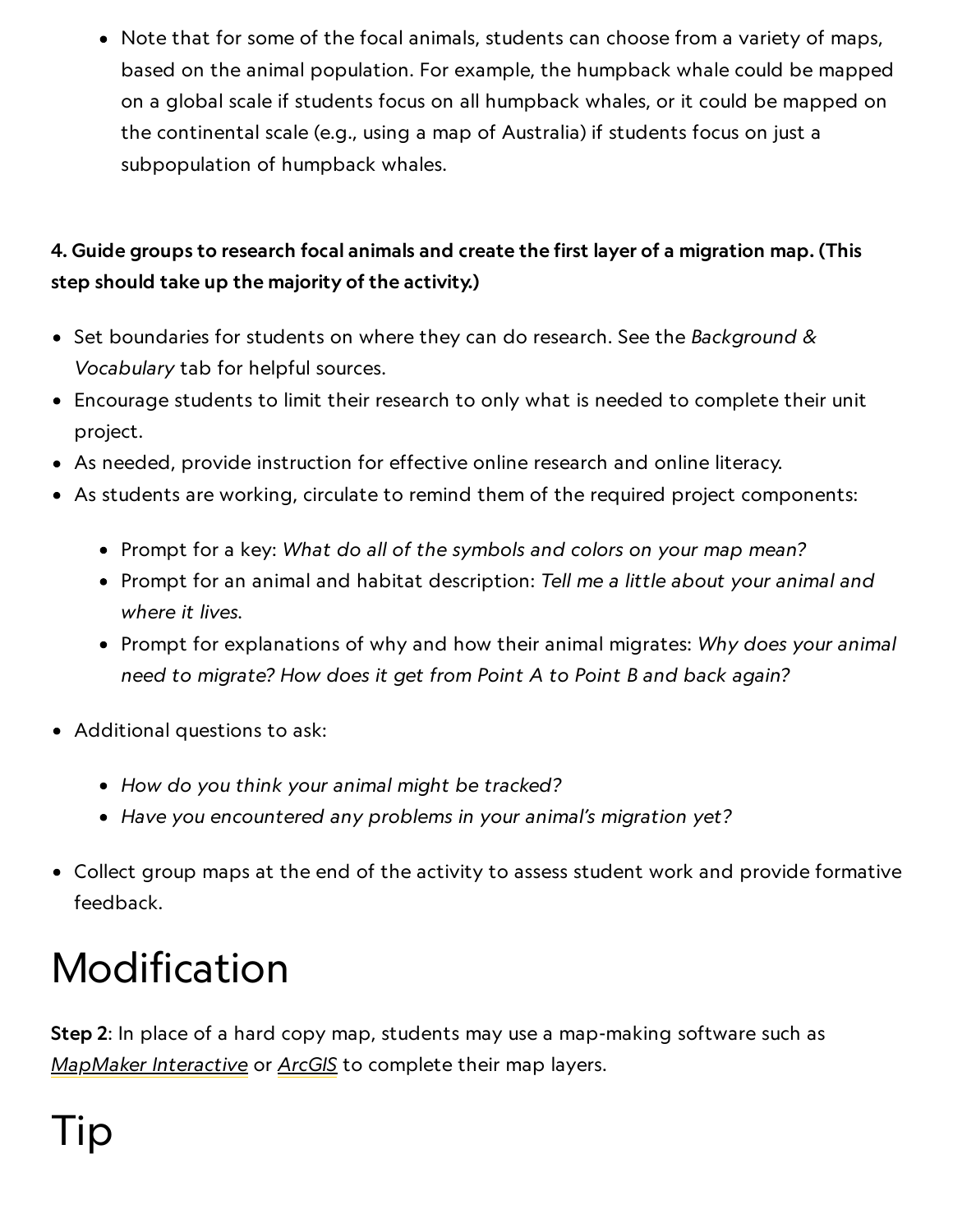Step 2: To provide some background information on maps and their components, spend time as needed exploring the [Map](http://www.nationalgeographic.org/encyclopedia/map/) encyclopedic entry.

# Modification

Step 4: Review each group's Animal Migration Map to provide formative feedback and ensure students are meeting expectations. If your review indicates that many groups need more time to revise or improve their Animal Migration Map, adjust your pacing to provide time before students develop their second map layer, the Ecosystem Map Layer in Lesson 2 of the unit.

# Rubric

The Animal [Migration](https://media.nationalgeographic.org/assets/file/AnimalMigrationMapRubric.pdf) Map Rubric can be used to assess each group's base layer map. Each group's map should show a typical migration route, include a key, and contain additional information about their animal, its habitat(s), and why and how it migrates.

# Extending the Learning

Have the students create a map, similar to the one they created for their animal's migration, showing a movement pattern they make in their lives. Examples include: going to school every day, going on a vacation, or visiting a friend's house. Students should describe the movement, include a map key, a reason for why they make this movement, and how they get to where they need to go.

### OBJECTIVES

## Subjects & Disciplines

#### Biology

- [Ecology](http://education.nationalgeographic.com/education/encyclopedia/ecology/?ar_a=1)
- Conservation Geography

# Teaching Approach

• Project-based learning

# Teaching Methods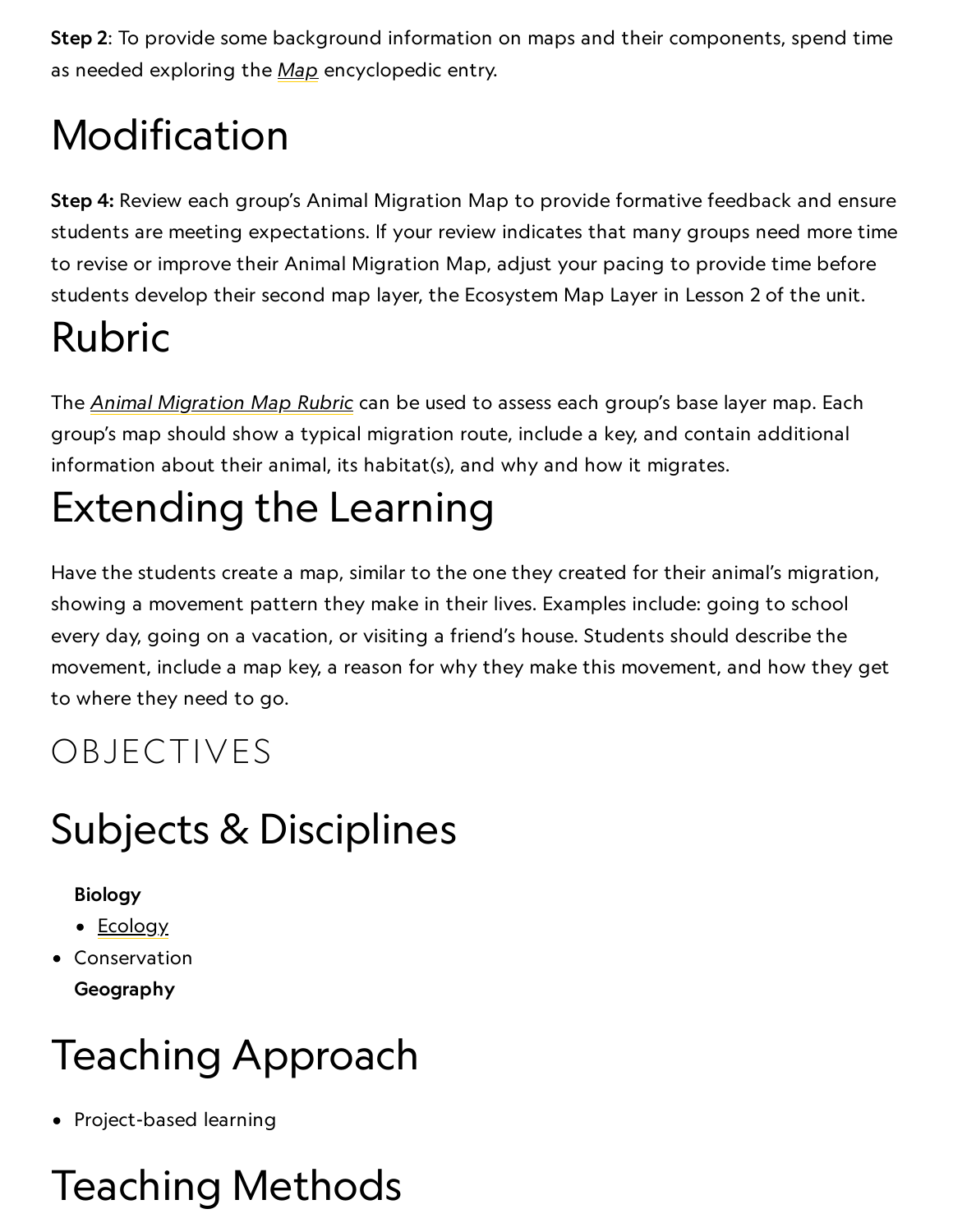- Discussions
- Research
- Self-directed learning

### Skills Summary

This activity targets the following skills:

- 21st Century Student Outcomes
	- Learning and Innovation Skills
		- [Communication](http://www.p21.org/index.php?option=com_content&task=view&id=261&Itemid=120) and Collaboration
	- Life and Career Skills
		- Initiative and [Self-Direction](http://www.p21.org/index.php?option=com_content&task=view&id=266&Itemid=120)
		- Productivity and [Accountability](http://www.p21.org/index.php?option=com_content&task=view&id=266&Itemid=120)
- Critical Thinking Skills
	- Analyzing
	- Applying
	- Creating
	- Evaluating
	- Remembering
	- Understanding
- Geographic Skills
	- Acquiring [Geographic](https://www.nationalgeographic.org/geographic-skills/2/) Information
	- Analyzing [Geographic](http://education.nationalgeographic.com/education/geographic-skills/4/?ar_a=1) Information
	- Answering [Geographic](http://education.nationalgeographic.com/education/geographic-skills/5/?ar_a=1) Questions
	- Asking [Geographic](http://education.nationalgeographic.com/education/geographic-skills/1/?ar_a=1) Questions
	- Organizing [Geographic](http://education.nationalgeographic.com/education/geographic-skills/3/?ar_a=1) Information
- Science and Engineering Practices
	- Asking questions (for science) and defining problems (for engineering)
	- Obtaining, evaluating, and communicating information

# National Standards, Principles, and Practices

#### COMMON CORE STATE STANDARDS FOR ENGLISH LANGUAGE ARTS & L ITERACY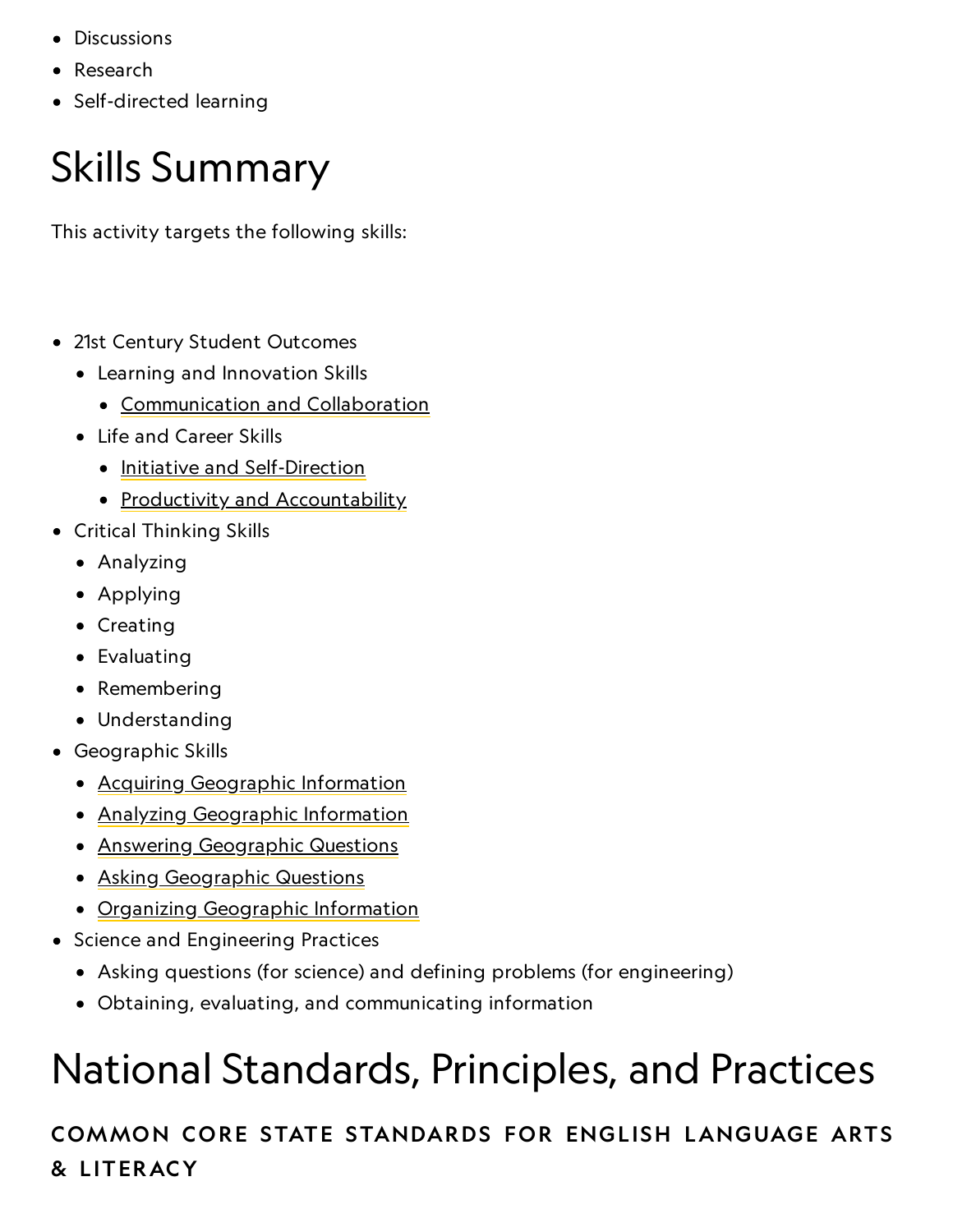#### • [CCSS.ELA-LITERACY.RST.6-8.7](http://www.corestandards.org/ELA-Literacy/RST/6-8/#CCSS.ELA-Literacy.RST.6-8.7):

Integrate quantitative or technical information expressed in words in a text with a version of that information expressed visually (e.g., in a flowchart, diagram, model, graph, or table).

#### • [CCSS.ELA-LITERACY.SL.7.2:](http://www.corestandards.org/ELA-Literacy/SL/7/2/)

Analyze the main ideas and supporting details presented in diverse media and formats (e.g., visually, quantitatively, orally) and explain how the ideas clarify a topic, text, or issue under study.

#### • [CCSS.ELA-LITERACY.WHST.6-8.7:](http://www.corestandards.org/ELA-Literacy/WHST/6-8/7/)

Conduct short research projects to answer a question (including a self-generated question), drawing on several sources and generating additional related, focused questions that allow for multiple avenues of exploration.

#### • [CCSS.ELA-LITERACY.WHST.6-8.8:](http://www.corestandards.org/ELA-Literacy/WHST/6-8/8/)

Gather relevant information from multiple print and digital sources, using search terms effectively; assess the credibility and accuracy of each source; and quote or paraphrase the data and conclusions of others while avoiding plagiarism and following a standard format for citation.

• Writing Standards for Literacy in [History/Social](http://www.corestandards.org/the-standards/english-language-arts-standards/writing-hst/grades-6-8/) Studies, Science, and Technical Subjects 6-12: Research to Build and Present Knowledge, WHST.6-8.7

#### NEXT GENERATION SCIENCE STANDARDS

- Disciplinary Core Ideas LS2.A: [Interdependent](https://www.nap.edu/read/13165/chapter/10#150) Relationships in Ecosystems:
- Performance [Expectations:](https://www.nextgenscience.org/pe/ms-ls2-2-ecosystems-interactions-energy-and-dynamics) MS-LS2-2:

MS-LS2-2: Construct an explanation that predicts patterns of interactions among organisms across multiple ecosystems.

#### • Science and [Engineering](http://www.nap.edu/openbook.php?record_id=13165&page=54) Practice 1:

Asking questions and defining problems

• Science and [Engineering](http://www.nap.edu/openbook.php?record_id=13165&page=74) Practice 8:

Obtaining, evaluating, and communicating information

#### Preparation

### BACKGROUND & VOCABULARY

### Background Information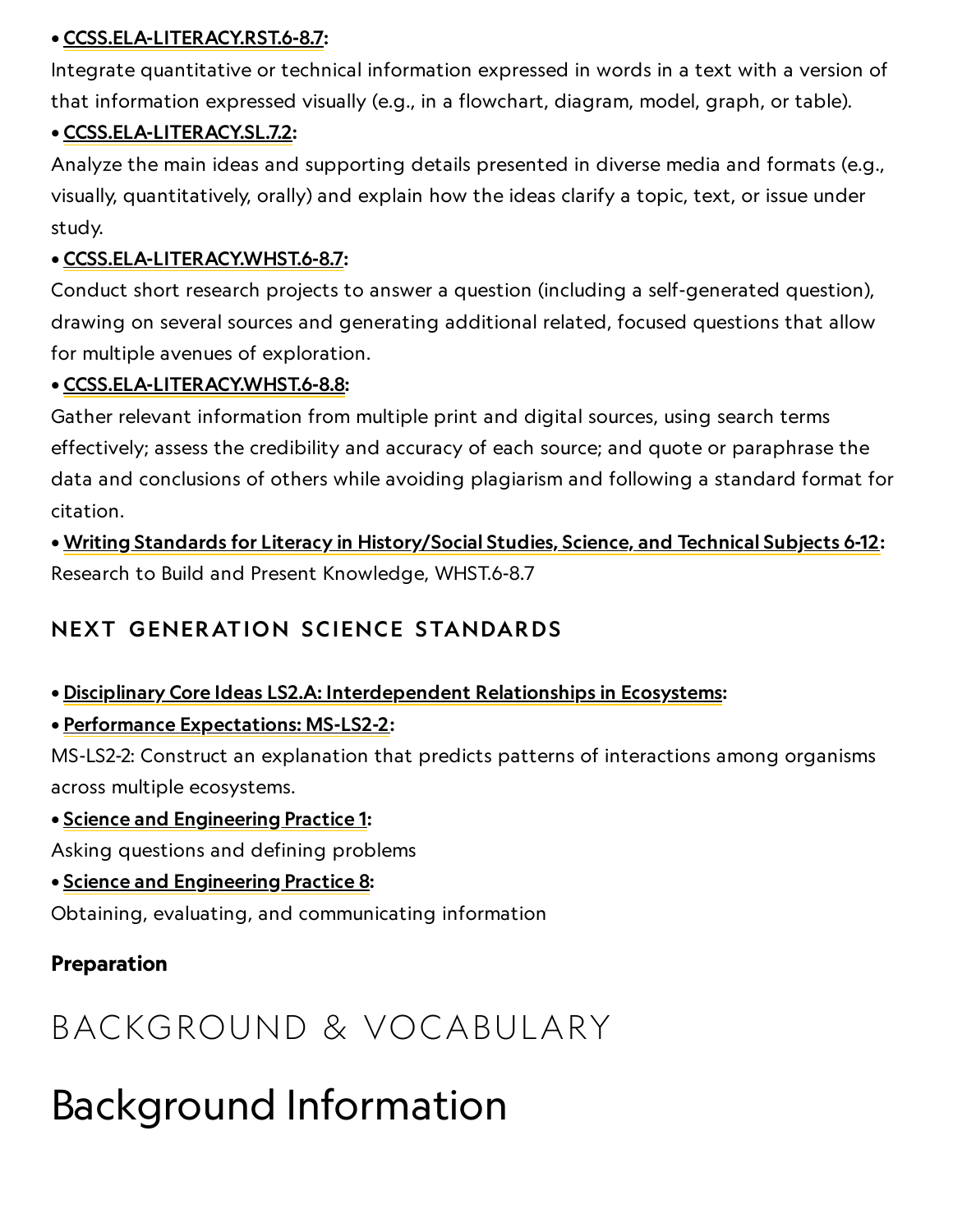Mapping animal migration is an important way to understand more about the animals, their movement pattern, and their global relationship. Additionally, creating and reading maps are important skills, and help students to simplify complex patterns and gain new perspectives. Spatial representations are important tools students can use to aid in memory and learning. Utilizing different maps (e.g., state, country, and world maps) not only helps students learn geographical information, but also helps their understanding of geographic perspective and scaling.

# Prior Knowledge

### [] Recommended Prior Activities

- Collision! Human Impacts on Animal [Migration](https://www.nationalgeographic.org/activity/collision-human-impacts-animal-migration/)
- **Tracking Animal [Migration](https://www.nationalgeographic.org/activity/tracking-animal-migration/)**
- Why and How Animals [Migrate](https://www.nationalgeographic.org/activity/why-and-how-animals-migrate/)

## Vocabulary

| <b>Term</b>    | Part of       | <b>Definition</b>                                                          |
|----------------|---------------|----------------------------------------------------------------------------|
|                | <b>Speech</b> |                                                                            |
| animal         | noun          | process where a community of animals leaves a habitat for part of the year |
| migration      |               | or part of their lives, and moves to habitats that are more hospitable.    |
| detour         | noun          | unplanned or temporary path.                                               |
| distract       | verb          | to divert or draw attention away from something.                           |
| ecosystemnoun  |               | community and interactions of living and nonliving things in an area.      |
| focal          |               | adjectivecentral and important.                                            |
| impact         | verb          | to influence or have an effect on something.                               |
| key            | noun          | an explanation of symbols and abbreviations used on a map, also known      |
|                |               | as a legend.                                                               |
| map            | noun          | symbolic representation of selected characteristics of a place, usually    |
|                |               | drawn on a flat surface.                                                   |
| map layer noun |               | part of a map representing specific features of a place.                   |
| migration      | noun          | predictable movements, in time and space, of a group of animals or         |
| pattern        |               | people.                                                                    |
| pole           | noun          | extreme north or south point of the Earth's axis.                          |
| scale          | noun          | distinctive relative size, extent, or degree.                              |